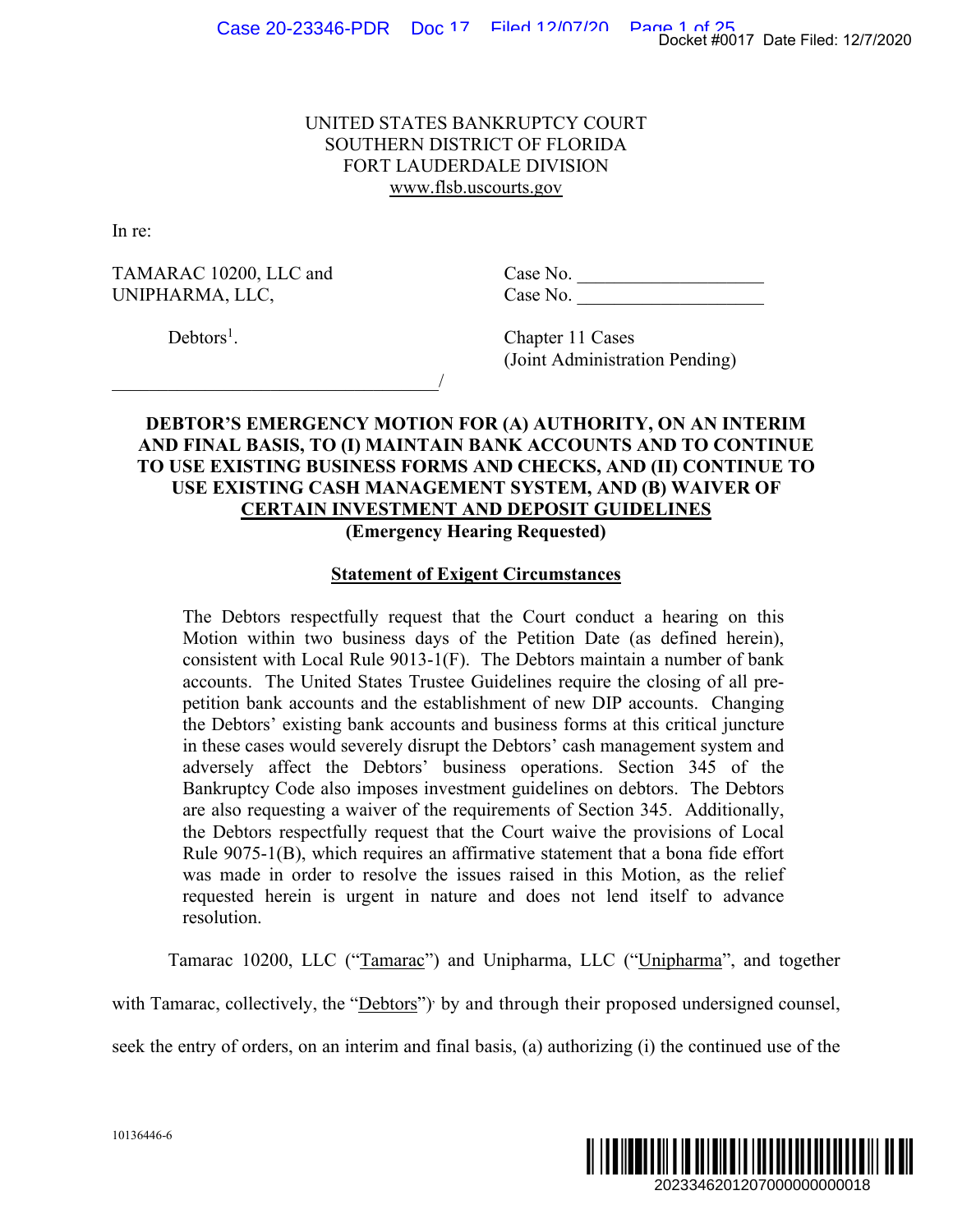#### Case 20-23346-PDR Doc 17 Filed 12/07/20 Page 2 of 25

Debtors' existing Bank Accounts (as defined herein) and continued use of existing Business Forms (as defined herein) and checks, and (ii) the continued use of the existing Cash Management System (as defined herein); (b) waiving investment and deposit guidelines of Section 345 of the Bankruptcy Code, 11 U.S.C. §§ 101, *et seq*., and those guidelines promulgated by the Office of the United States Trustee (the "Guidelines");<sup>2</sup> and (c) providing any additional relief required in order to effectuate the foregoing. In support of this Motion, the Debtors rely upon the *Declaration of Neil F. Luria in Support of Chapter 11 Petitions and First Day Pleadings* (the "First Day Declaration") filed on the Petition Date (as defined below), and respectfully state as follows:

#### **Jurisdiction**

1. This Court has jurisdiction over this matter pursuant to 28 U.S.C. §§ 157 and 1334. This is a core proceeding pursuant to 28 U.S.C. § 157(b)(2).

2. Venue is proper before this Court pursuant to 28 U.S.C. §§ 1408 and 1409.

3. The statutory predicates for the relief requested herein are sections 105(a), 345(b) and 363(c) of Chapter 11 of title 11 of the United States Code (the "Bankruptcy Code"), rules 6003 and 6004 of the Federal Rules of Bankruptcy Procedure (the "Bankruptcy Rules") and Rules 9013-1(F) and (J) of the Local Bankruptcy Rules for the Southern District of Florida (the "Local Rules").

<sup>&</sup>lt;sup>1</sup> The last four digits of each Debtor's federal tax identification number are Tamarac 10200, LLC (2050) and Unipharma, LLC (8962). The address of the Debtors is 10200 N.W. 67<sup>th</sup> Street, Tamarac, FL 33321.<br><sup>2</sup> The Guidelines were issued in order to assist the U.S. Trustee in supervising the administration of chapter 11

cases. Such Guidelines require chapter 11 debtors to, among other things:

a. close all existing bank accounts and open new accounts which must be designated debtor-in-possession bank accounts;

b. establish and maintain separate debtor-in-possession accounts for the payment of payroll, taxes and operating expenses; and

c. obtain and utilize new checks for all debtor-in-possession accounts which bear the designation "Debtor-in-Possession" and contain certain other information related to the chapter 11 case.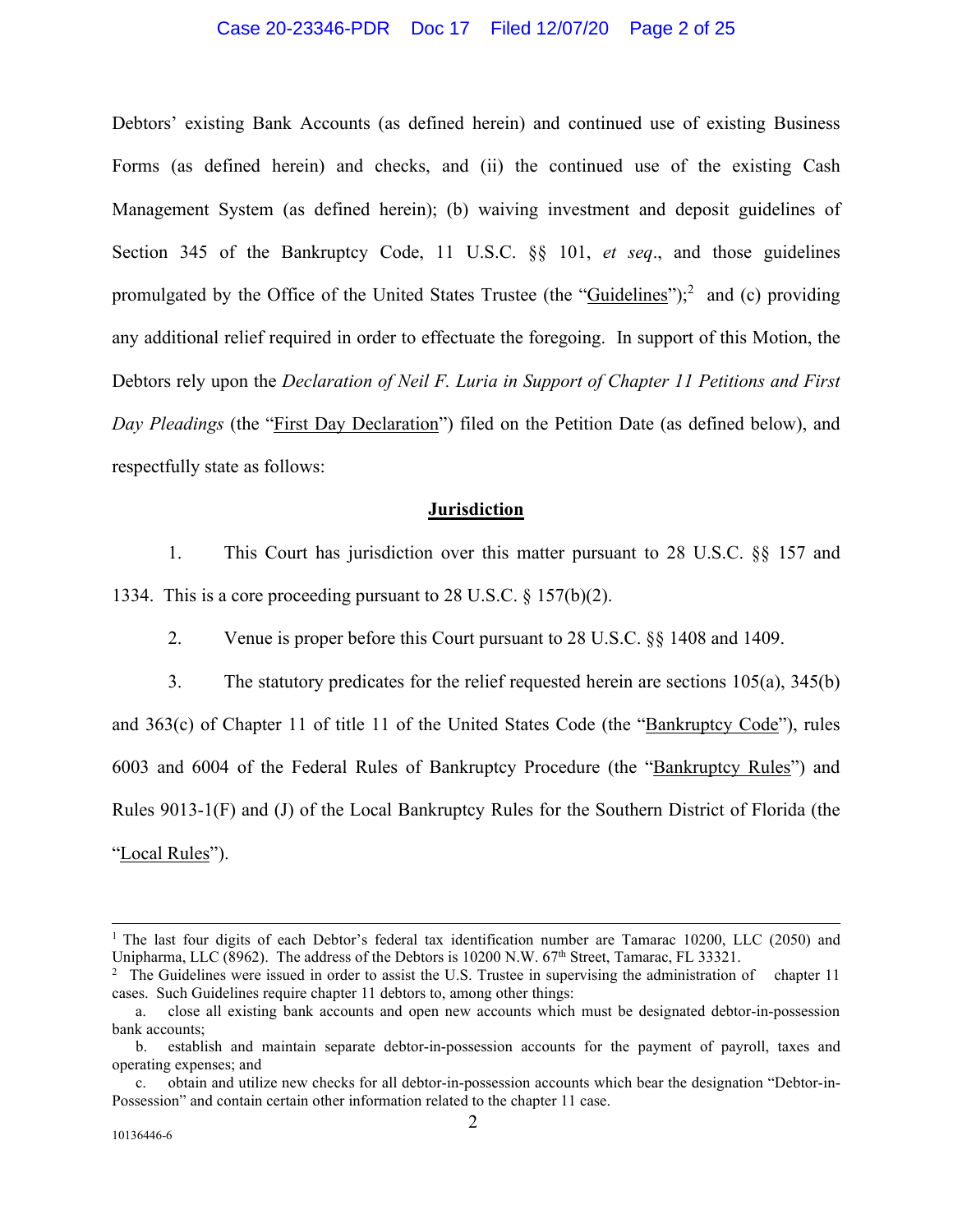## **Background**

4. On the date hereof (the "Petition Date"), each of the Debtors filed a voluntary petition for relief under Chapter 11 of the Bankruptcy Code.

5. The Debtors are operating their businesses and managing their affairs as a debtors-in-possession pursuant to sections 1107(a) and 1108 of the Bankruptcy Code.

6. For a detailed description of the Debtors and their operations, the Debtors respectfully refer the Court and parties in interest to the First Day Declaration.

## **Relief Requested**

7. By this Motion, the Debtors seek the entry of an order substantially in the form attached hereto as **Exhibit "B"**: (a) authorizing (i) the continued use of the Debtors' existing Bank Accounts and continued use of existing Business Forms and checks, (ii) the continued use of the existing Cash Management System; (b) a limited waiver of the investment and deposit guidelines of Section 345 of the Bankruptcy Code and the United States Trustee's Guidelines; and (c) additional relief required in order to effectuate the foregoing.

8. The relief requested herein will help ensure the Debtors' smooth transition into Chapter 11 and avoid the possible disruptions and distractions that could otherwise divert the Debtors' attention from more pressing matters during the initial days of these Chapter 11 cases.

#### **The Debtors' Existing Bank Accounts and Cash Management System**

9. Prior to the commencement of these Chapter 11 cases, and in the ordinary course of their business, the Debtors used a Cash Management System which permits the efficient collection, transfer, and disbursement of funds generated on a daily basis from their operations (the "Cash Management System") comprised of four (4) bank accounts (each a "Bank Account" and collectively, the "Bank Accounts"); two of these accounts are Operating Accounts, one in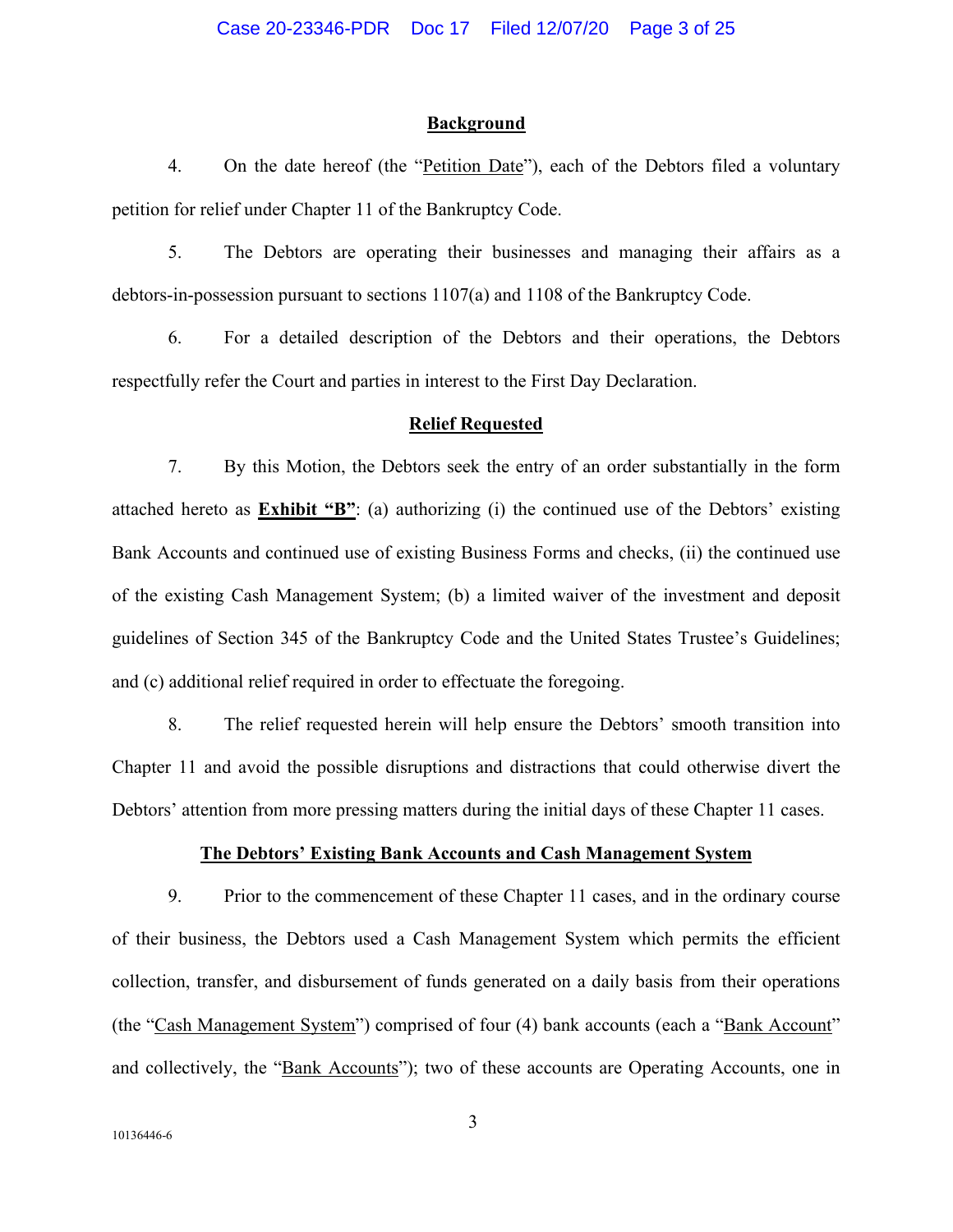#### Case 20-23346-PDR Doc 17 Filed 12/07/20 Page 4 of 25

the name of each of the Debtors (the "Tamarac Operating Account" and "Unipharma Operating Account"). The third account, held by Unipharma, is used to fund the Unipharma Operating Account (the "Funding Account").<sup>3</sup> The fourth account was used to provide operating capital to Unipharma, as needed (the "Advisory Fee Funding Account").<sup>4</sup>

10. The Debtors maintain the Tamarac Operating Account and Unipharma Operating Account at JPMorgan Chase. Unipharma maintains the Funding Account and Advisory Fee Funding Account at Morgan Stanley Smith Barney ("Morgan Stanley").

11. Central to the Cash Management System is financing provided by NHTV that is utilized by Unipharma to fund its business operations.

12. Attached to this Motion as **Exhibit "A"** is an exhibit listing (a) the names of the pre-petition bank accounts which the Debtors seek to maintain post-petition; (b) the types of accounts sought to be maintained; (c) the amount on deposit in each of the accounts as of the date preceding the Petition Date; and (d) whether the depository is an authorized depository pursuant to 11 U.S.C. § 345(b). The Debtors respectfully request authority to maintain their existing Bank Accounts and Cash Management System in accordance with their usual and customary practices, subject to certain modifications as set forth herein, to ensure a smooth transition into Chapter 11 with minimal disruption to operations.

13. The Debtors' existing Bank Accounts function smoothly and permit the efficient collections and disbursements of cash for the benefit of the Debtors and all parties in interest.

<sup>&</sup>lt;sup>3</sup> When Unipharma needed funds for operating capital, it provided written notice to NHTV ULM Holdings, LLC ("NHTV"), Unipharma's lender, and monies were wired from the Funding Account to the Unipharma Operating Account. Due to a Deposit Account Control Agreement (DACA) dated as of August 1, 2019, between NHTV and Unipharma, the title of the Funding Account is "NHTV ULM Holdings, LLC Sec Pty FBO Unipharma LLC," however, the existence of the DACA does not change the fact that Unipharma is the beneficial owner or holder of the funds in the Funding Account.

<sup>4</sup> Specifically, the Advisory Fee Funding Account is used to pay advisory fees related to the Funding Account; funds are wired from the Unipharma Operating Account to fund the advisory fees.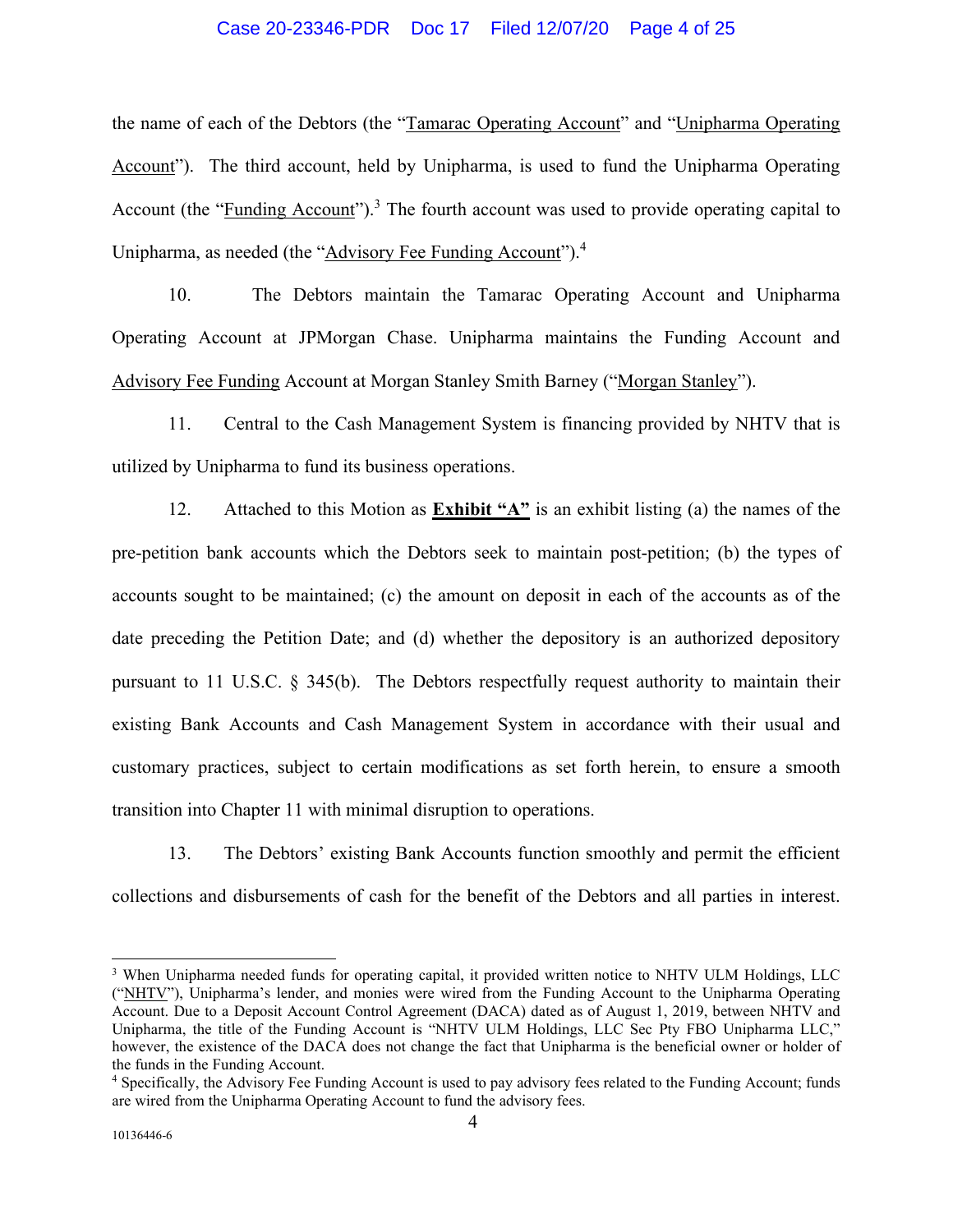#### Case 20-23346-PDR Doc 17 Filed 12/07/20 Page 5 of 25

The Debtors' transition into Chapter 11 will be significantly less disruptive if the Bank Accounts are maintained following the commencement of these cases with the same account numbers. The Debtors further request authority to deposit funds in and withdraw funds from all such accounts postpetition, subject to the same access rights and limitations existing prior to the Petition Date, including, but not limited to, check, wire, transfers, ACH, electronic funds transfers and other debits and to treat the Bank Accounts for all purposes as debtors in possession accounts.

14. The Debtors' operations require the Cash Management System to continue during the pendency of the Chapter 11 cases. If the Debtors were required to create and implement a new cash management system, their operations would be severely disrupted, which would have an adverse impact on the Debtors' ability to undertake the proposed sales process. Further, the establishment of new cash accounts and a new collection and disbursement system would result in substantial additional costs to the Debtors' bankruptcy estates. Accordingly, the Debtor submit that the maintenance of the existing Cash Management System is essential and in the best interests of all creditors and other parties in interest.

# **Maintenance of the Debtor's Existing Bank Accounts, Cash Management System, Checks, and Business Forms is Warranted**

#### **A. Waiver of Guidelines.**

15. By this Motion, the Debtors seek a waiver of certain operating Guidelines established by the Office of the United States Trustee. For example, the Office of the United States Trustee has established certain operating Guidelines for debtors in possession in order to supervise the administration of Chapter 11 cases. These Guidelines require Chapter 11 debtors to, among other things, (i) close all existing bank accounts, (ii) open new debtor in possession ("DIP") bank accounts in certain financial institutions designated as authorized depositories by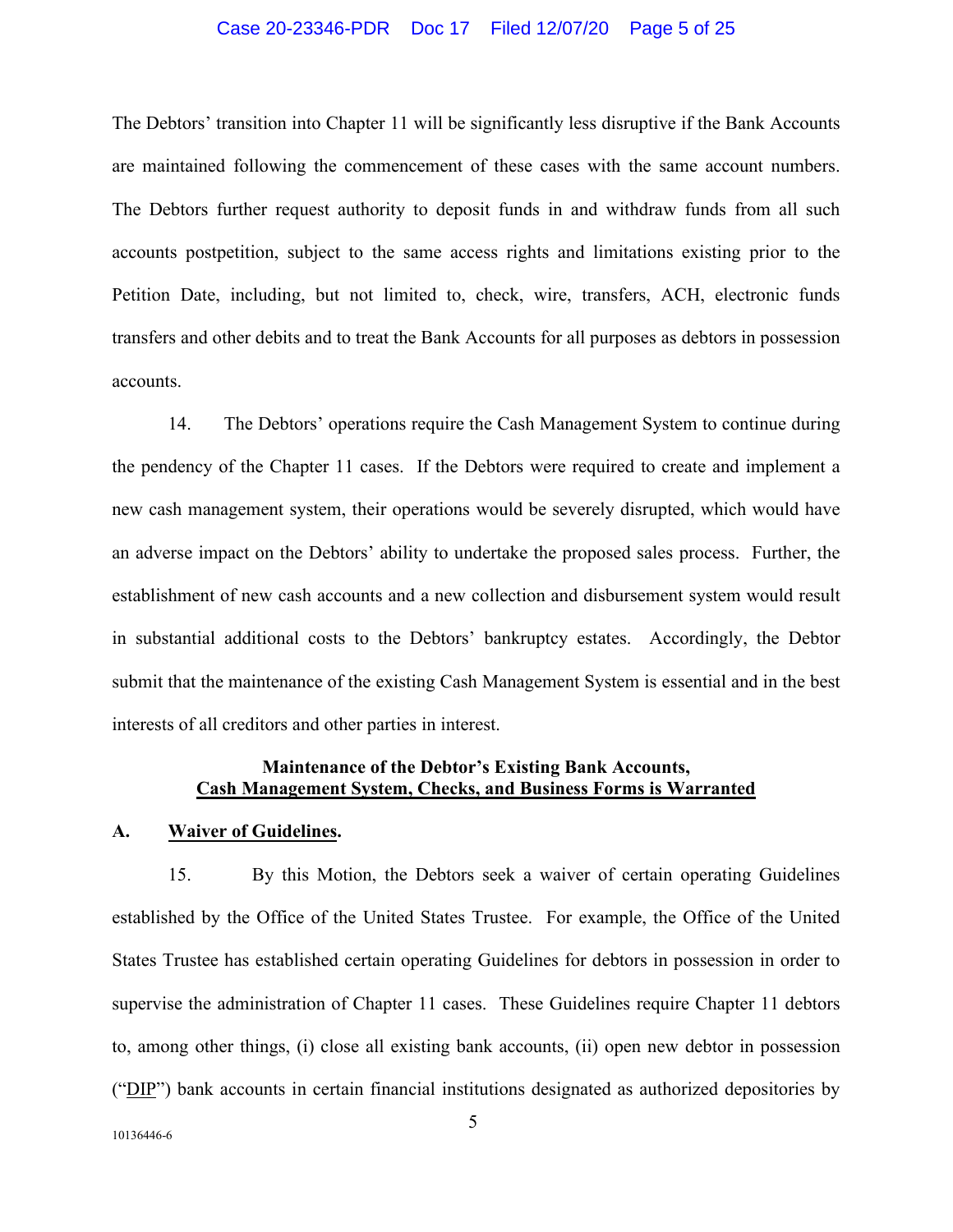#### Case 20-23346-PDR Doc 17 Filed 12/07/20 Page 6 of 25

the U.S. Trustee, (iii) establish one DIP account for all estate monies required for the payment of taxes (including payroll taxes), (iv) maintain a separate DIP account for cash collateral, and (v) obtain checks for all DIP accounts that bear the designation, "debtor in possession," the bankruptcy case number, and the type of account.<sup>5</sup> The Guidelines also require debtors to close their books and records as of the petition date and to open new books and records. These requirements are designed to provide a clear line of demarcation between pre-petition and postpetition transactions and operations and to prevent the inadvertent post-petition payment of prepetition claims. Through this Motion, the Debtors seek relief from these requirements.

## **B. Books & Records.**

16. The Debtors seek a waiver of the requirement that they open a new set of books and records as of the Petition Date. The Debtors respectfully submit that opening a new set of books and records would create unnecessary administrative burdens and hardship and would cause unnecessary expense, utilization of resources, and delay. With the use of computer technology, it is now easy to differentiate between pre- and post-petition transactions by date. The Debtors, in the ordinary course of their businesses, use many checks, invoices, stationery, and other Business Forms. By virtue of the nature and scope of the businesses in which the Debtors are engaged and the numerous other parties with whom the Debtors deal, the Debtors need to use their existing Business Forms without alteration or change. A substantial amount of time and expense would be required in order to print new checks and other business forms. Fulfillment of the requirement would likely delay payment of post-petition claims and negatively

<sup>&</sup>lt;sup>5</sup> Local Rule 2081-1(C)(1), effective December 1, 2020, provides that "[t]he operation of a business by a debtor-inpossession in cases filed under chapter 11 will be facilitated by the entry of an order authorizing the debtor-inpossession to…substitute debtor-in-possession bank account for pre-petition bank accounts…." The Debtors seek a waiver of Local Rule  $2081-1(C)(1)$  to the extent it requires them to close existing bank accounts and open DIP bank accounts.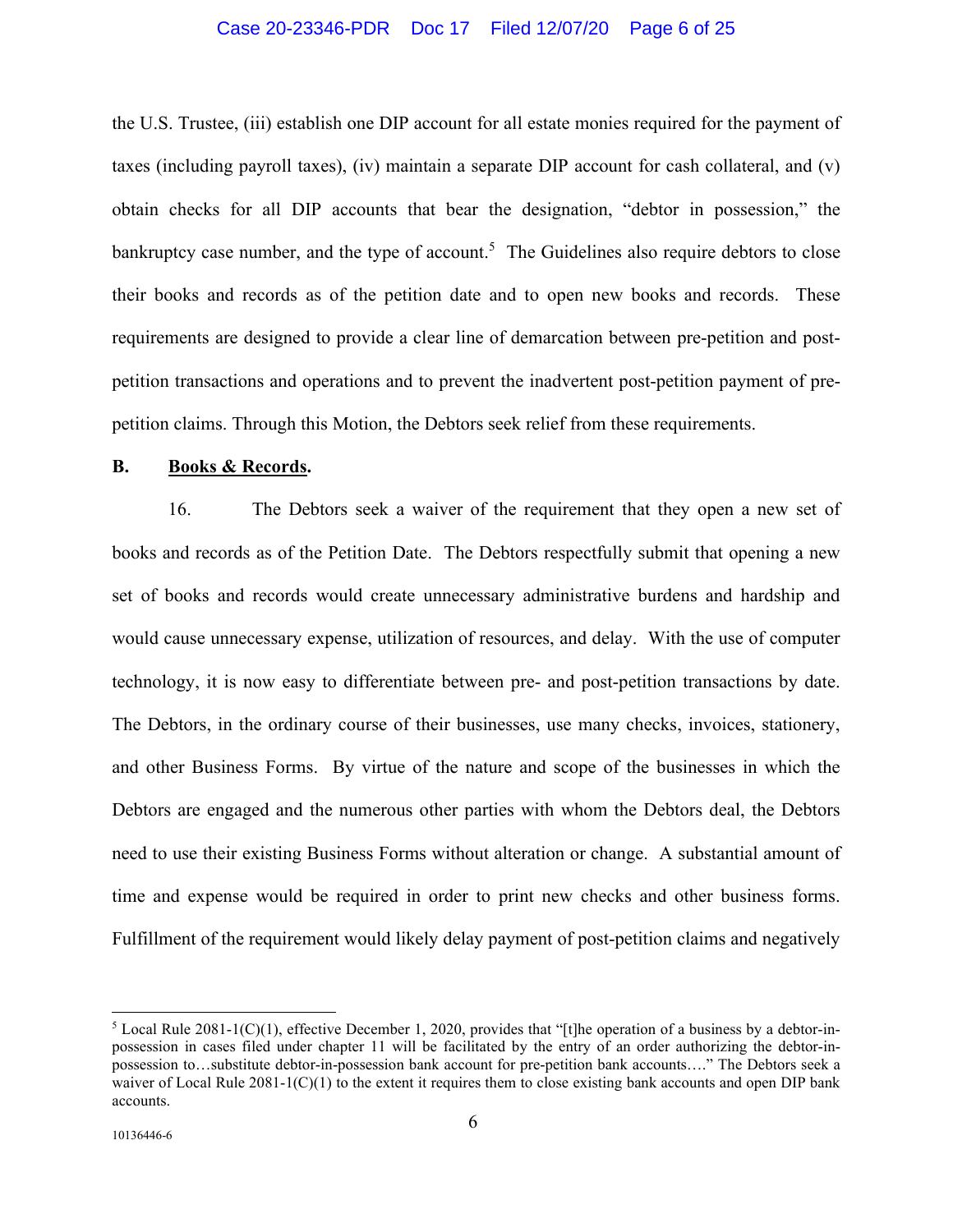#### Case 20-23346-PDR Doc 17 Filed 12/07/20 Page 7 of 25

affect operations. Accordingly, the Debtors respectfully request that they be authorized to continue to use their existing Business Forms and to maintain their existing business records.

## **C. Request for Waiver of Section 345 Deposit Guidelines.**

17. By this Motion, the Debtors seek a waiver of the deposit guidelines set forth in section 345(b) of the Bankruptcy Code to permit the Debtors to maintain their existing Bank Accounts and Cash Management System. Section 345(b) of the Bankruptcy Code sets forth specific requirements for deposits or investments that are not "insured or guaranteed by the United States or by a department, agency, or instrumentality of the United States … or backed by the full faith and credit of the United States…" 11 U.S.C. § 345(b). For such deposits or investments, Section 345(b) requires, from the entity with which the money is deposited or invested, a bond in favor of the United States secured by the undertaking of a surety, or, in the alternative, a deposit of securities of the kind specified in section 9303 of title 31. These requirements may be waived by the Court "for cause."

18. Because of the nature of the Debtors' cases, and the nature, extent, and complexity of the Debtors' operations, which include sales to customers nationally and internationally, the Debtors seek a waiver of the requirements of the Office of the United States Trustee and Section 345 of the Bankruptcy Code. The benefits of imposing the requirements of the Office of the United States Trustee in these cases are outweighed by the cost and disruption of opening new accounts, obtaining new check stock, manually preparing checks until the new check stock arrives, and the like.

19. Likewise, "cause" exists to waive the requirements of Section 345. The Debtors believe that the banks at which they maintain their accounts are financially stable banking institutions and FDIC insured. JPMorgan Chase is a depository authorized in the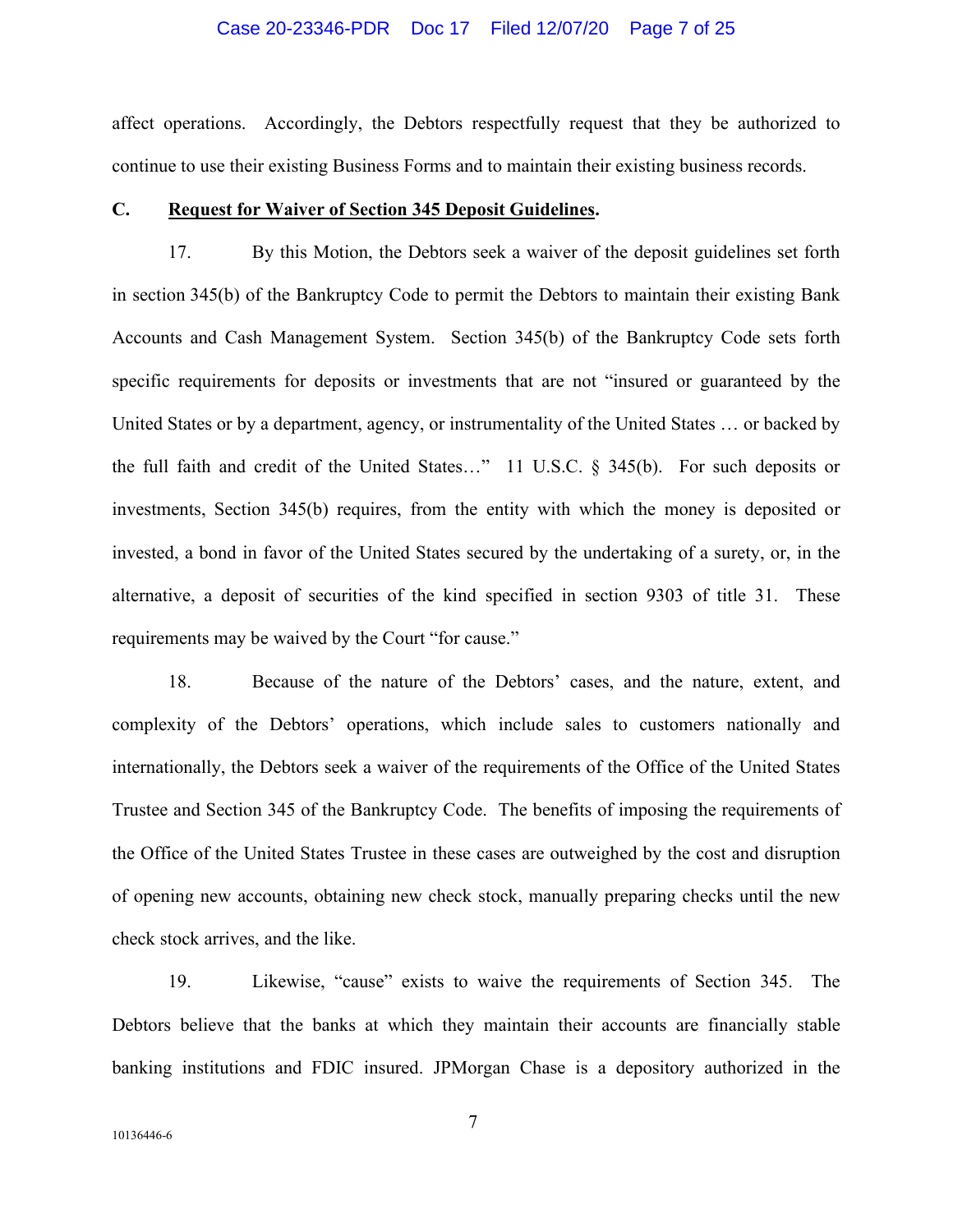#### Case 20-23346-PDR Doc 17 Filed 12/07/20 Page 8 of 25

Southern District of Florida pursuant to 11 U.S.C. § 345(b). Morgan Stanley is not an approved depository in this district; however, the Debtors submit that, because it is a financially stable banking institution and FDIC insured, the fact that Morgan Stanley is not an approved depository in this district should not preclude maintaining an account there. Additionally, as explained above, the Debtors' Bank Accounts comprise an established Cash Management System that the Debtors need to maintain in order to ensure that collections and disbursements from the Bank Accounts are not disrupted. The Debtors will note, in their respective records, the date and times each of the Chapter 11 petitions were filed, and the records will reflect each post-petition receipt and disbursement. Therefore, a waiver of the section 345 deposit guidelines would not pose a risk to the Debtors' estates nor their creditors. Accordingly, the Debtors request that their existing accounts be deemed debtor-in-possession accounts, and that their maintenance and continued use be authorized.

## **D. Request for Authorization to Maintain Existing Business Forms.**

20. The Debtors also seek authority to continue to use their pre-petition Business Forms, including, but not limited to, correspondence, checks, letterhead, purchase orders, invoices, etc. (collectively, the "Business Forms"), without reference to their status as debtors in possession. Changing correspondence and business forms would be unnecessary and burdensome, expensive and disruptive. Given the nature and scope of the Debtors' operations, and the numerous employees, customers, suppliers of goods and services, and others with whom the Debtors transacts business, it is imperative that the Debtors be permitted to continue to use their existing Business Forms without change.

21. Authorization to use the Business Forms will facilitate smooth and orderly Chapter 11 cases, minimize the disruption of the Debtors' business affairs (without violating the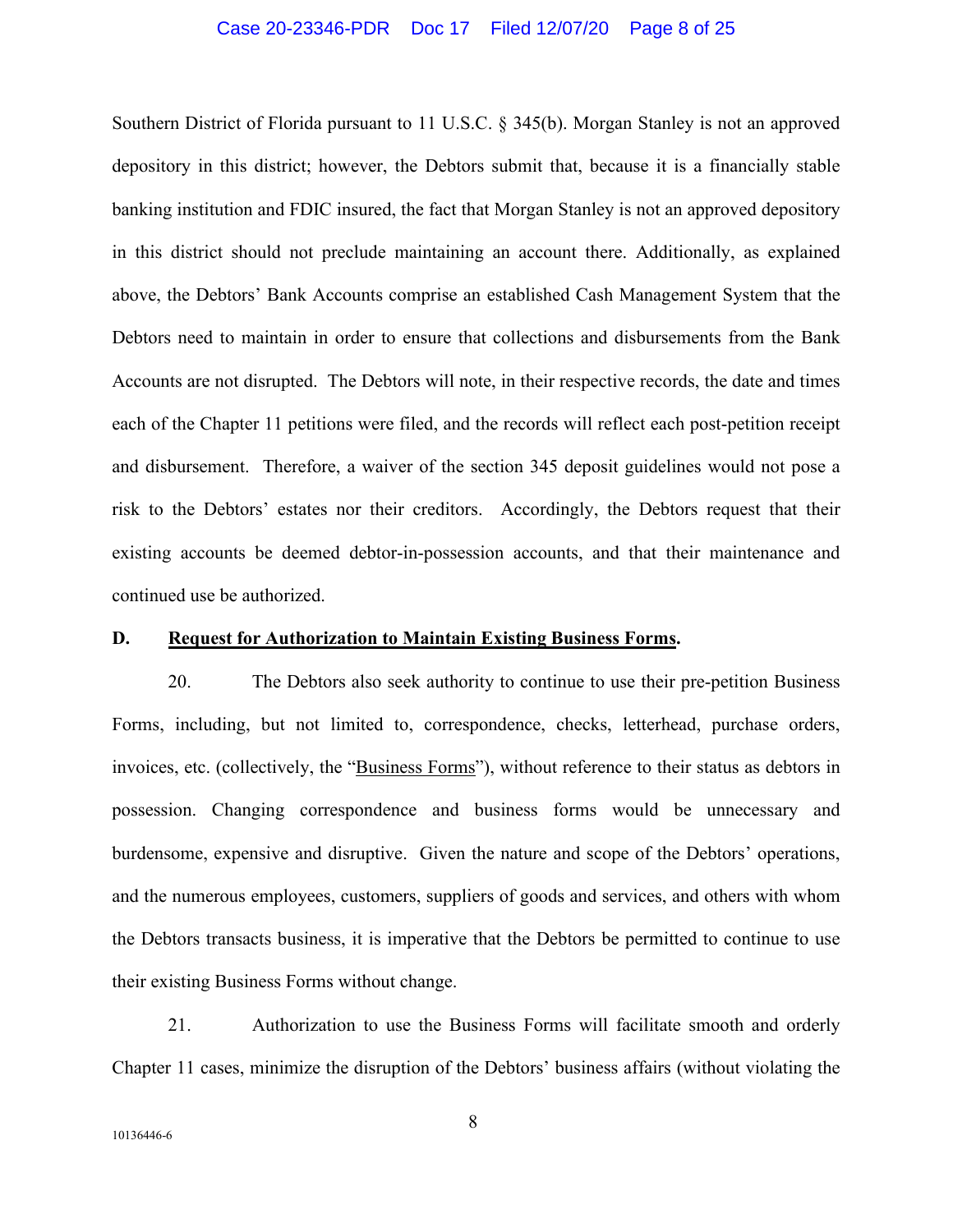#### Case 20-23346-PDR Doc 17 Filed 12/07/20 Page 9 of 25

requirements of, or the policies underlying, the Bankruptcy Code), and enable the Debtors to more effectively and expeditiously restructure. Vendors doing business with the Debtors will likely be aware of the Debtors' status as debtors-in-possession as a result of receipt of notice of the commencement of these Chapter 11 cases. The Debtors accordingly request that they be authorized to use their existing Business Forms without being required to label each with the "debtor in possession" identifier.

#### **Authority for Relief**

22. The Debtors should be authorized to continue to use their existing Bank Accounts and Cash Management System. The Debtors will work closely with each depository institution at which a Bank Account is held to ensure that appropriate procedures are in place so that checks issued prior to the Petition Date, but presented after the Petition Date, will not be honored absent approval from the Court. The Debtors will also maintain records of all transfers within the Cash Management System so that all transfers and transactions will be documented in their books and records to the same extent such information was maintained by the Debtors prior to the Petition Date.

23. Permitting the Debtors to use their existing Bank Accounts and Cash Management System is in the best interests of the Debtors' estates and their creditors and other interested parties. To require the Debtors to use new accounts would be disruptive to their businesses, as it will detract from the focus to maximize the value of their assets and recoveries for all of their stakeholders. Moreover, having to open new accounts as of the Petition Date would unnecessarily distract the Debtors' key accounting and financial personnel, whose efforts are more appropriately focused on assisting with the orderly repositioning of the Debtors' assets. Furthermore, any delays or disruption in the payment of wages and other employee-related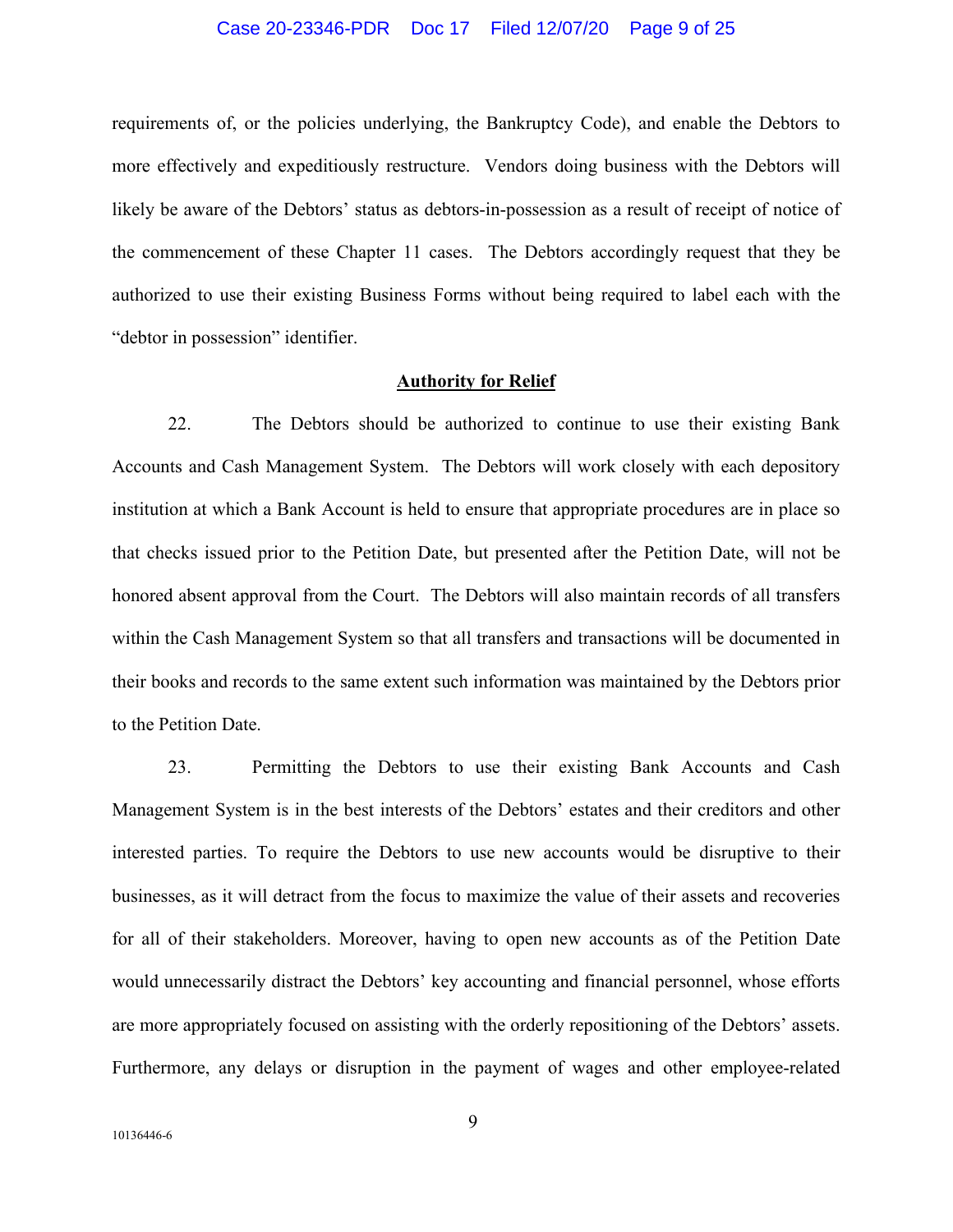#### Case 20-23346-PDR Doc 17 Filed 12/07/20 Page 10 of 25

expenses resulting from changing Bank Accounts would erode employee morale at this critical time and would cause the Debtors' employees to suffer hardship. This, in turn, could result in their departure, an outcome which would severely hamper the Debtors' efforts to dispose of their assets at top value.

24. Conversely, maintenance of the Debtors' pre-petition Bank Accounts and Cash Management System would avoid delays in the payment of necessary expenses, such as payroll, and will ensure a smooth transition into Chapter 11 without the inconvenience, cost, confusion and delay associated with transferring cash management operations to new accounts. By allowing the continued use of their existing Bank Accounts and Cash Management System, the Debtors will have the unimpeded cash flow necessary for the maintenance of their operations. Accordingly, the Debtors respectfully request authorization to maintain their Bank Accounts and Cash Management System in the ordinary course of their business, provided that no pre-petition checks, drafts, wire transfers, or other forms of tender that have not yet cleared the relevant drawee bank as of the Petition Date will not be honored unless authorized by separate order of this Court.

25. The Debtors also request authority to preserve various reporting and accounting mechanisms, such as signatory authorizations and accounting systems central to the maintenance of the Bank Accounts. The interruption or termination of such reporting and accounting mechanisms would undermine the utility of the Bank Accounts. In accordance with existing practices, the Debtors will maintain strict records of all receipts and disbursements from the Bank Accounts during the pendency of these Chapter 11 cases and will ensure that their records properly distinguish between pre- and post-petition transactions.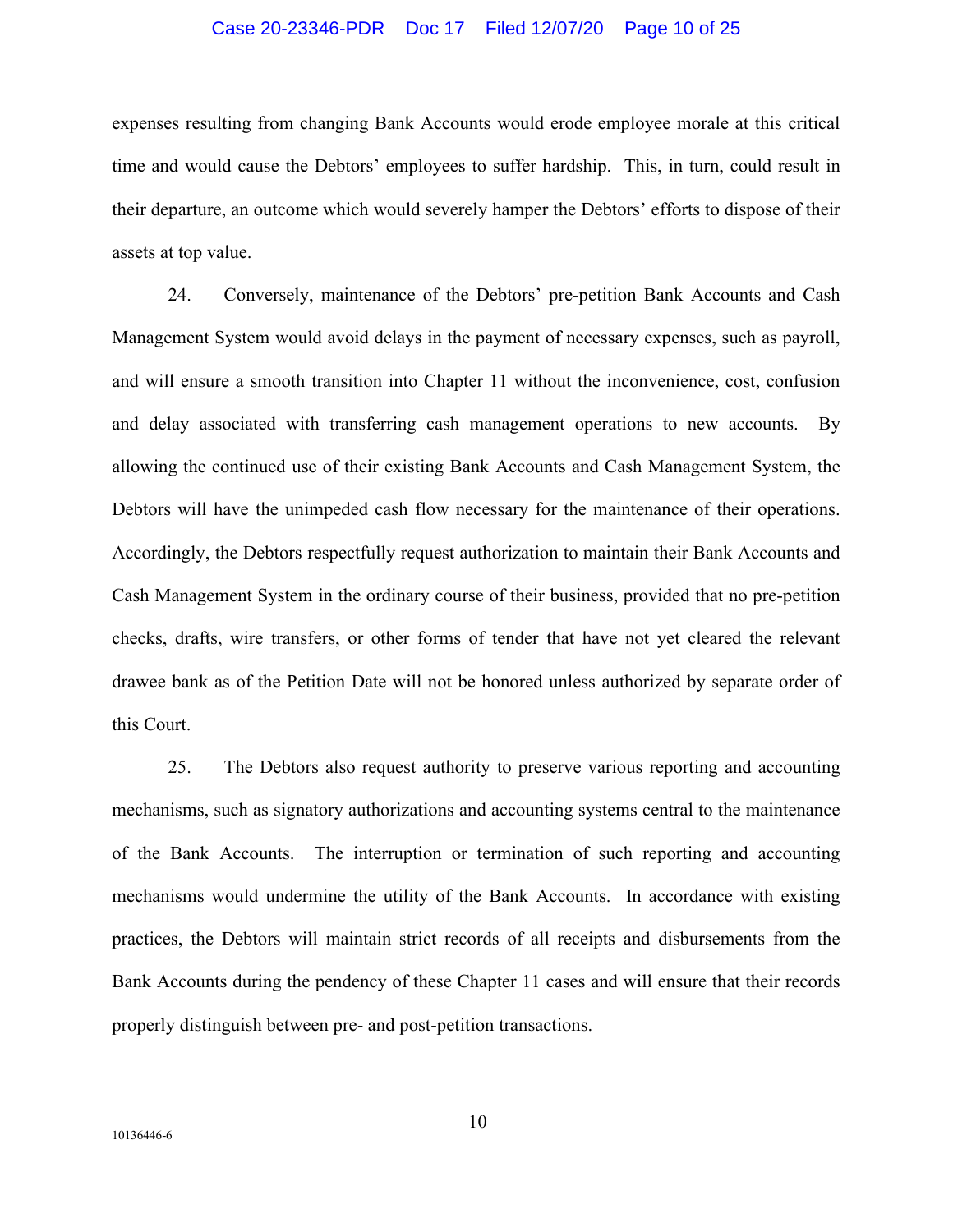#### Case 20-23346-PDR Doc 17 Filed 12/07/20 Page 11 of 25

26. The Debtors' continued ordinary course use of their Cash Management System is consistent with section  $363(c)(1)$  of the Bankruptcy Code, which allows a debtor in possession to "use property of the estate in the ordinary course of business." *In re Charter Co.*, 778 F.2d 617, 621 (11th Cir. 1985). Courts have long recognized that strict enforcement of bank account closing requirements does not serve the purposes of Chapter 11. *See In re Columbia Gas Systems, Inc.*, 136 B.R. 930, 934 (Bankr. D. Del. 1992) (noting that an integrated cash management system "allows efficient utilization of cash resources and recognizes the impracticalities of maintaining separate cash accounts for the many different purposes that require cash"), *aff'd in part* & *rev'd in part*, 997 F.2d 1039 (3d Cir. 1993), *cert*. *denied*, 114 S. Ct. 1050 (1994); s*ee also In re Southmark Corp.*, 49 F.3d 1111, 1113-1114 (5th Cir. 1995) (cash management system allows debtor "to administer more efficiently and effectively its financial operations and assets").

27. The Debtors' continued ordinary course use of their Cash Management System granting a limited waiver of the deposit guidelines set forth in section 345 of the Bankruptcy Code and the U.S. Trustee's Guidelines is also consistent with section 105 of the Bankruptcy Code. Section 105(a) is intended "to assure the bankruptcy courts power to take whatever action is appropriate or necessary in aid of the exercise of their jurisdiction." 2 COLLIER ON BANKRUPTCY ¶ 105.01 (16th ed. 2014). The relief requested in this Motion is necessary to preserve business continuity and to lessen the likelihood of disruption to the Debtors' operations and is in the best interests of the Debtors' creditors. The Debtors respectfully submit that relief under section 105(a) is warranted under these circumstances.

28. The Debtors should also be granted authority to maintain their existing Bank Accounts. As set forth above, the U.S. Trustee has established certain operating Guidelines for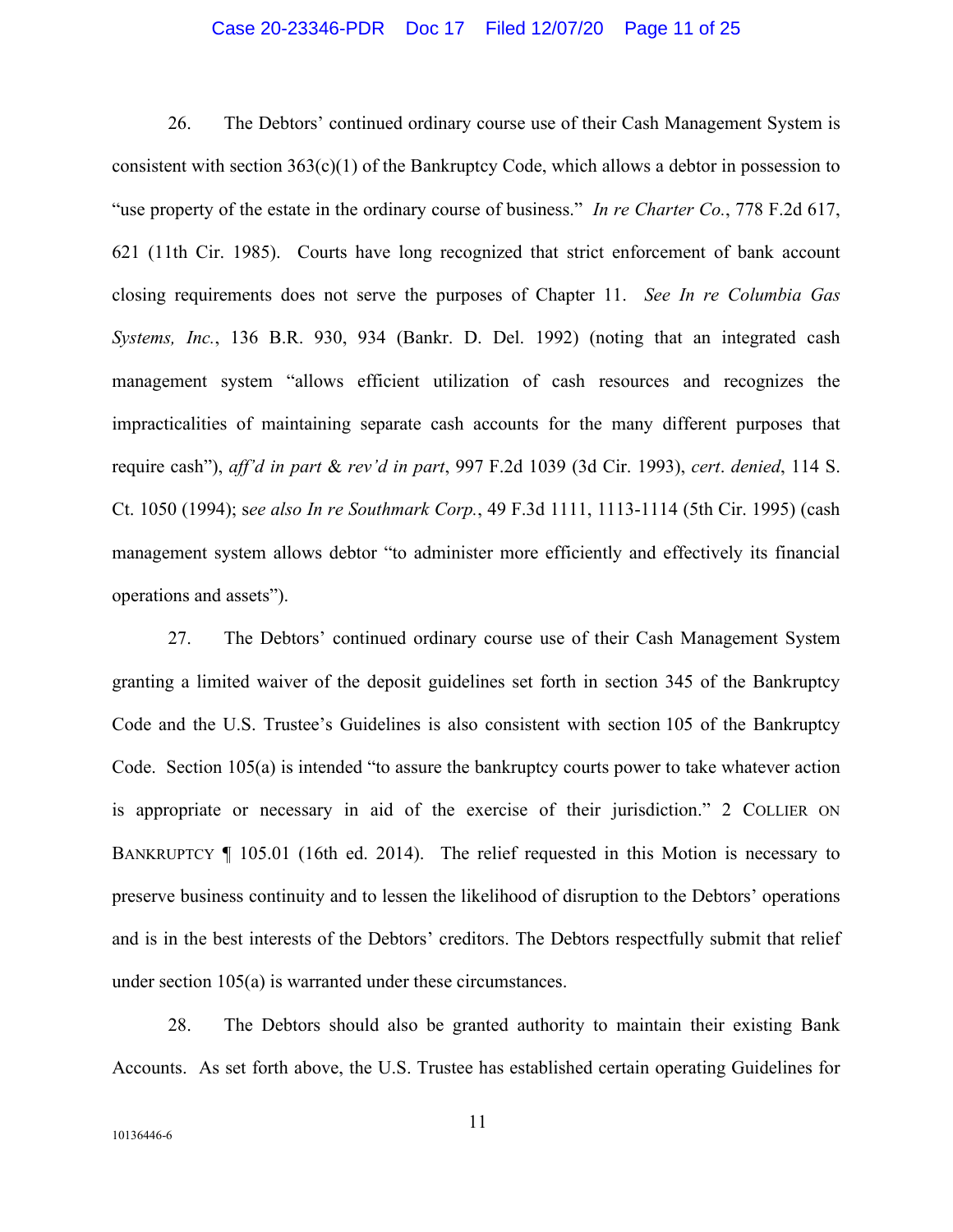#### Case 20-23346-PDR Doc 17 Filed 12/07/20 Page 12 of 25

debtors in possession to supervise the administration of Chapter 11 cases. The Debtors seek a waiver of the U.S. Trustee's Guidelines that the pre-petition Bank Accounts be closed and that new post-petition bank accounts be opened. Subject to a prohibition against honoring prepetition checks without specific authorization from this Court, the Debtors request that the prepetition Bank Accounts be deemed to be debtor in possession accounts, and that their maintenance and continued use, in the same manner and with the same account numbers, styles, and document forms as those employed during the pre-petition period, be authorized. The Debtors represent that if the relief requested in this Motion is granted, it will not pay, and their banks will be directed not to pay, any debts incurred before the Petition Date, other than as authorized by this Court.

29. The Debtors should be granted further relief from the Guidelines to the extent that they require the Debtors to make all disbursements by check. In particular, the Guidelines require that all receipts and all disbursements of estate funds be by check with a notation representing the reason for the disbursement. Considering the complexity of the Debtors' operations, the Debtors must conduct transactions by debit, wire, or ACH payments and other similar methods. In addition, the Debtors receive a portion of their customer receipts from credit card purchases through ACH payments from credit card companies. To deny the Debtors the opportunity to conduct transactions by debit, wire or ACH payments or other similar methods would interfere with the Debtors' performance of their contracts and unnecessarily disrupt the Debtors' business operations, as well as create additional costs to the Debtors.

30. Without the relief requested in this Motion, the Debtors' business operations will suffer adverse consequences, due to the nature and complexity of those operations.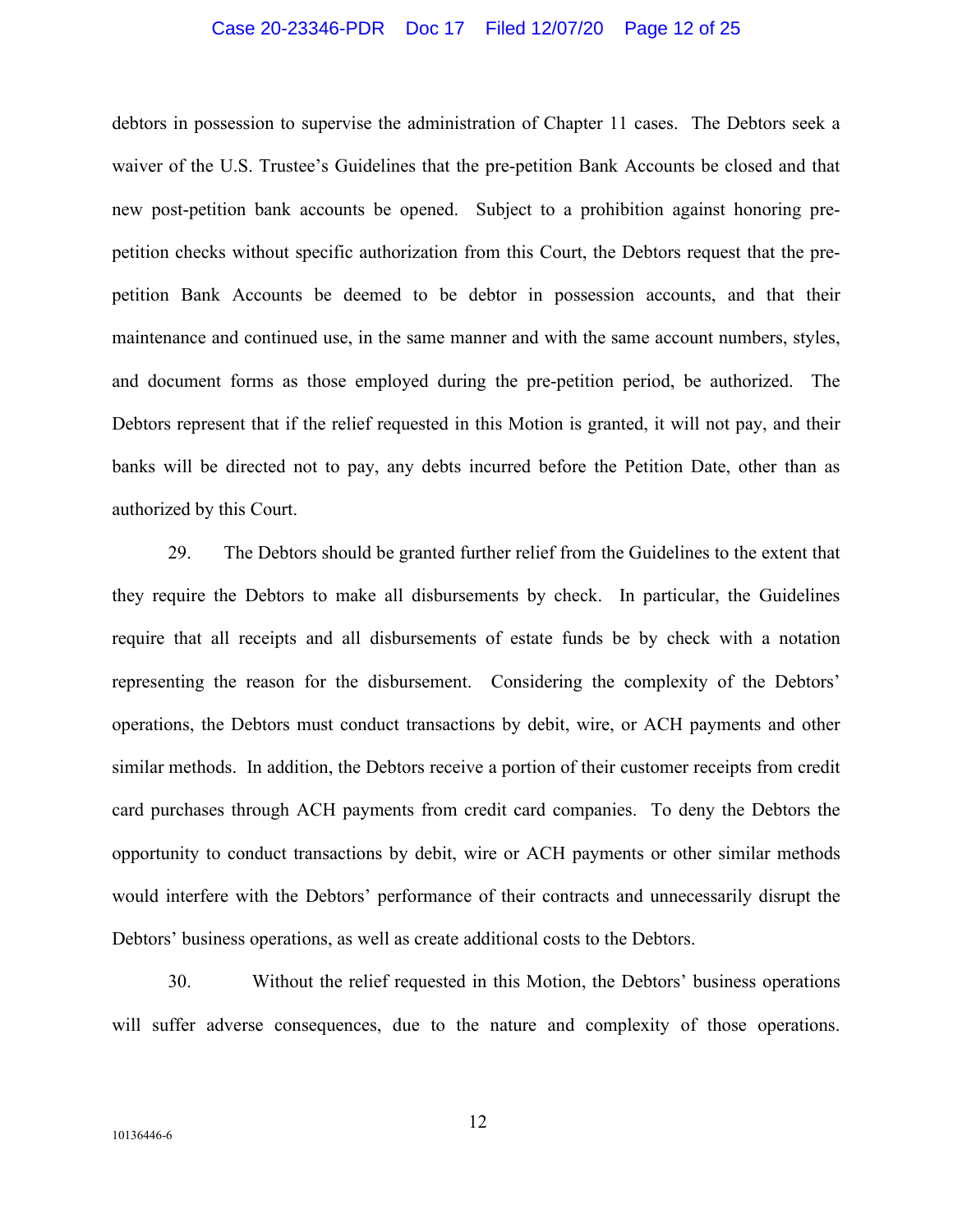#### Case 20-23346-PDR Doc 17 Filed 12/07/20 Page 13 of 25

Accordingly, the Debtors request that the Court enter an order granting the relief requested in this Motion.

31. Extensive authority supports the relief the Debtors seek in the Motion. In other Chapter 11 cases, courts have recognized that strict enforcement of requirements of the United States Trustee Guidelines and section 345(b) of the Bankruptcy Code often do not serve the purposes of large, complex Chapter 11 cases. Accordingly, courts in this District and elsewhere have often granted relief from these requirements and replaced them with alternative procedures. *See, e.g., In re It'Sugar FL I, LLC,* Case No. 20-20259-RAM (Bankr. S.D. Fla. Nov. 9, 2020); *In re TooJay's Management LLC;* Case No. 20-14792-EPK (Bankr. S.D. Fla. Aug. 7, 2020); *In re National Auto Lenders, Inc.,* Case No. 18-24586-LMI (Bankr. S.D. Fla. Feb. 7, 2019); *In re Miami Beverly, LLC,* Case No. 18-14506-LMI (Bankr. S.D. Fla. Sept. 28, 2018); *1 Global Capital LLC,* Case No. 18-19121-RAM (Bankr. S.D. Fla. Sept. 6, 2018); *In re Florida Gaming Centers, Inc.*, Case No. 13-29597-RAM (Bankr. S.D. Fla. Oct. 7, 2013); *In re TLO, LLC*, Case No. 13-28053-PGH (Bankr. S.D. Fla. June 13, 2013); *In re Ruden McClosky P.A.*, Case No. 11- 40603-RBR (Bankr. S.D. Fla. Dec. 5, 2011); *In re Maguire Group Holdings, Inc. et al.*, Case No. 11-39347-RAM (Bankr. S. D. Fla. Oct. 26, 2011); *In re HearUSA, Inc.*, Case No. 11-23341-EPK (Bankr. S.D. Fla. May 16, 2011).

#### **Expedited Consideration and Waiver of any Applicable Stay**

32. The Debtors respectfully request expedited consideration of this Motion pursuant to Bankruptcy Rule 6003, which empowers a court to grant relief within the first 21 days after the commencement of a Chapter 11 case "to the extent that relief is necessary to avoid immediate and irreparable harm. Here, the Debtors believe an immediate and orderly transition into Chapter 11 is critical to the viability of its operations and that any delay in granting the relief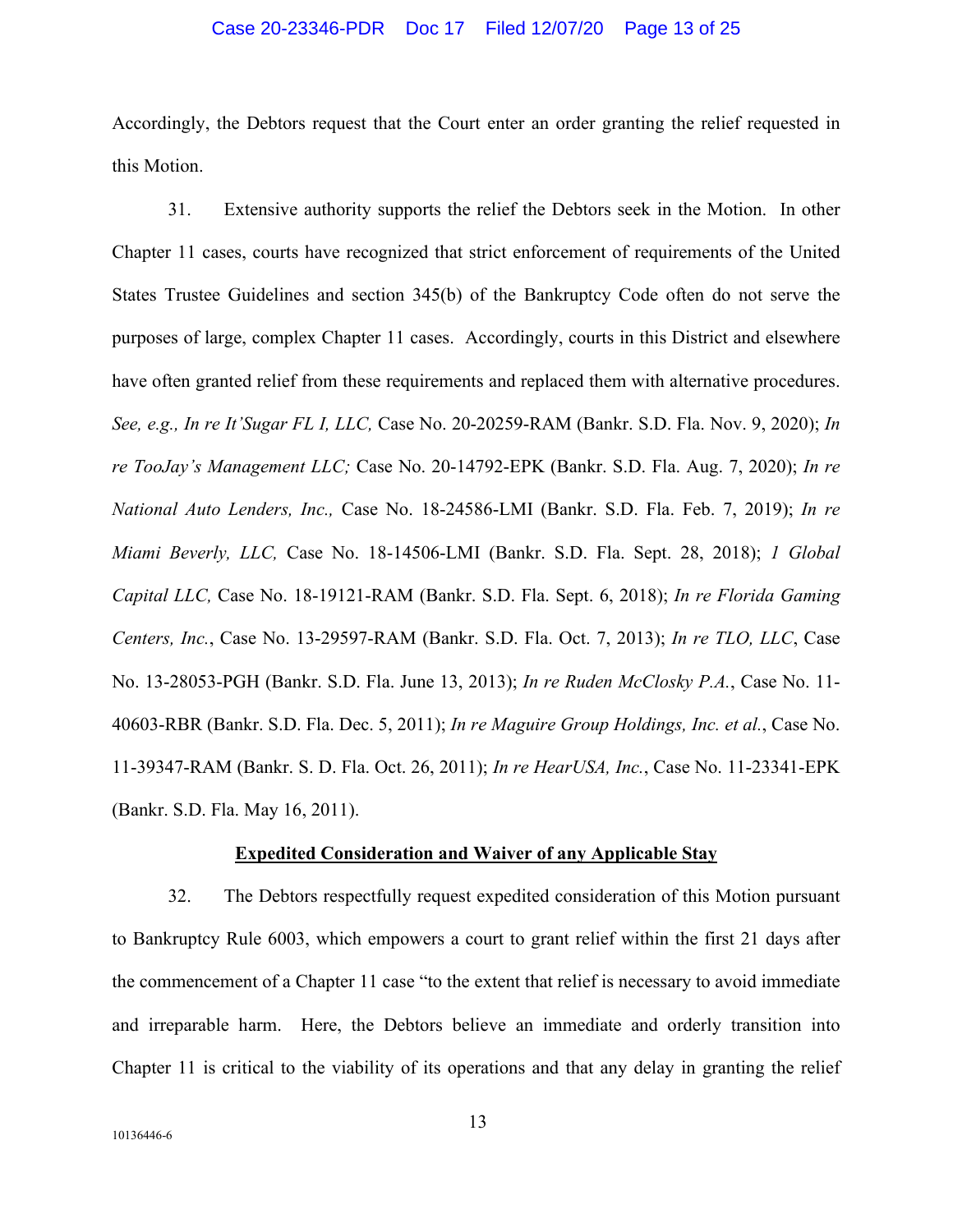#### Case 20-23346-PDR Doc 17 Filed 12/07/20 Page 14 of 25

requested could hinder the Debtors' operations and cause irreparable harm. Furthermore, the failure to receive the requested relief during the first 21 days of these Chapter 11 cases would severely disrupt the Debtors' operations at this critical juncture. Accordingly, the Debtors submit that they have satisfied the "immediate and irreparable harm" standard of Bankruptcy Rule 6003 and, therefore, respectfully request that the Court approve the relief requested in this Motion on an expedited basis.

33. To implement the foregoing successfully, the Debtors request that the Court enter an order providing that notice of the relief requested herein satisfies Bankruptcy Rule 6004(a) and that the Debtors have established cause to exclude such relief from the 14-day stay period under Bankruptcy Rule 6004(h).

**WHEREFORE**, the Debtors respectfully request the entry of an interim order, in the form attached hereto as **Exhibit "B"** (i) granting the Motion; (ii) authorizing the Debtors' continued use of their existing Cash Management System; (iii) authorizing the Debtors' continued maintenance and use of the existing, pre-petition Bank Accounts listed in attached **Exhibit "A"**; (iv) waiving the requirement that the Debtors' existing Bank Accounts be closed, and that new debtor-in-possession bank accounts be opened; (v) authorizing the continued use of the Debtors' Business Forms and checks; and (vi) granting such other and further relief as is just and proper.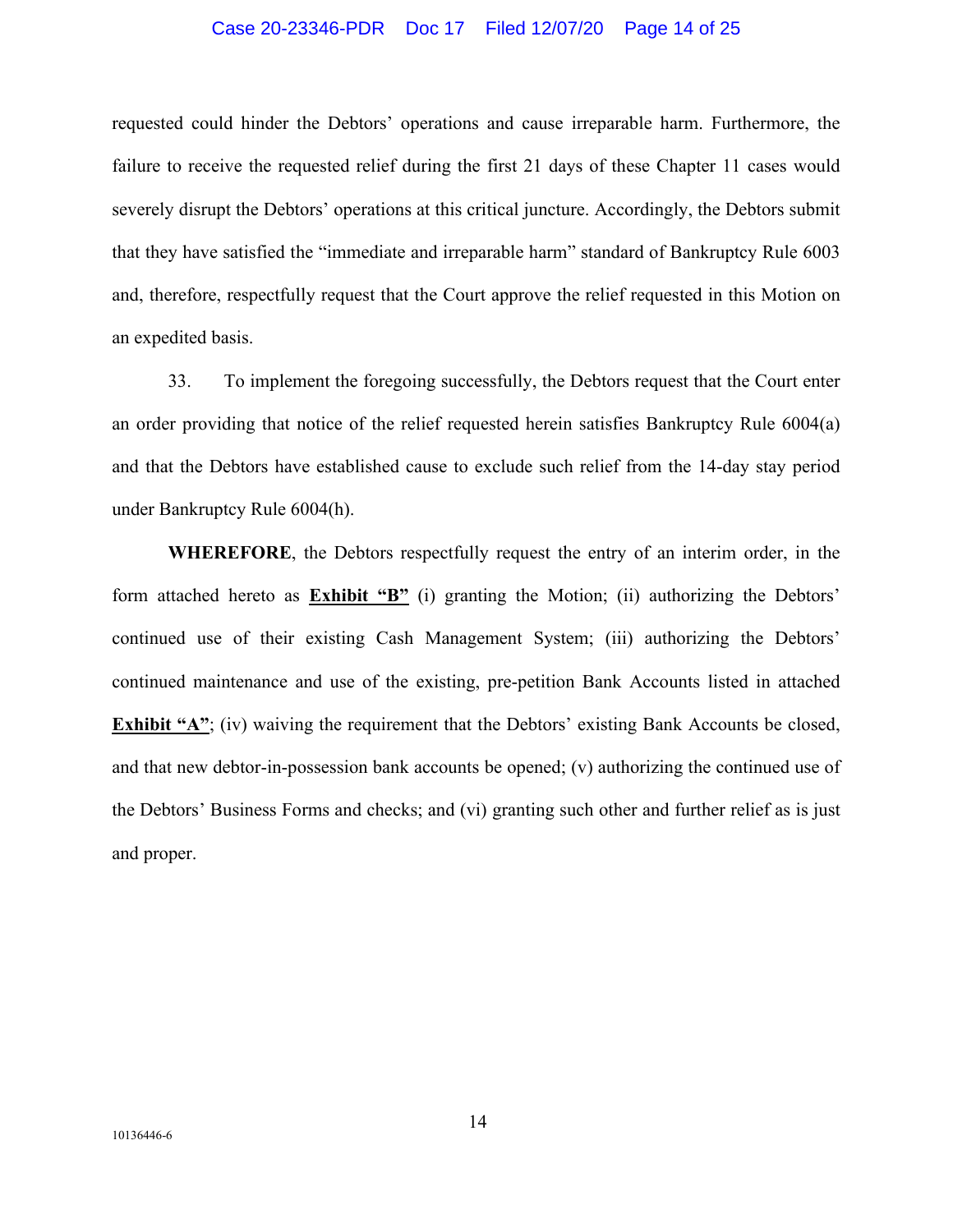Dated: December 7, 2020 Respectfully submitted,

 BERGER SINGERMAN LLP *Proposed Counsel for Debtors in Possession*  1450 Brickell Avenue, Suite 1900 Miami, FL 33131 Telephone: (305) 755-9500 Facsimile: (305) 714-4340

By: /s/ *Christopher Andrew Jarvinen*

 Paul Steven Singerman Florida Bar No. 0378860 singerman@bergersingerman.com Christopher Andrew Jarvinen Florida Bar No. 21745 cjarvinen@bergersingerman.com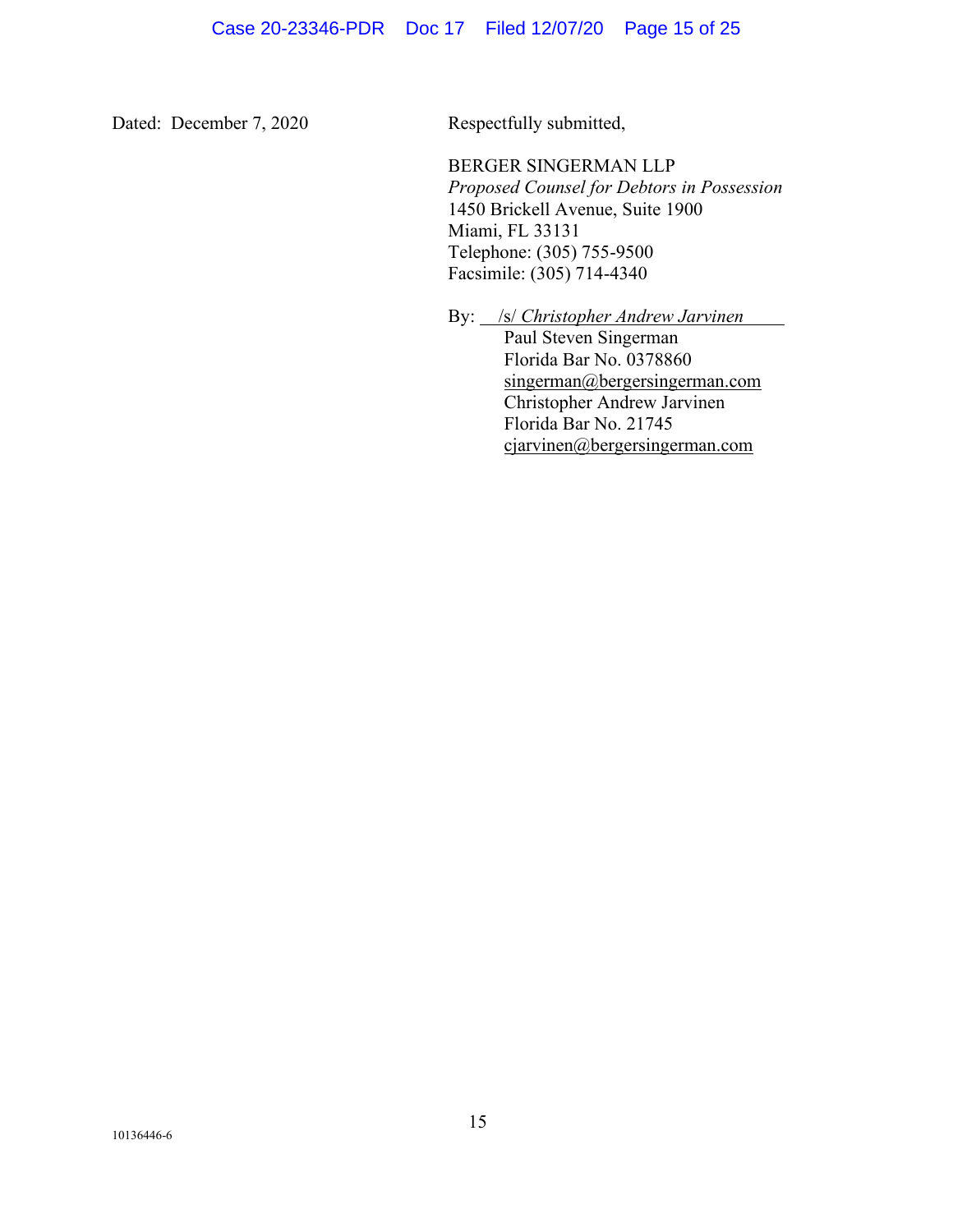| Last 4#s<br>of Bank<br><b>Account</b> | Name of<br><b>Bank/Address</b>                                                                         | <b>Account Name</b>                                                 | <b>Account</b><br><b>Type</b>                      | <b>Balance as</b><br>of Petition<br>Date | <b>Authorized</b><br><b>Depository</b><br><b>Pursuant</b><br>to 11 USC<br>§345(b) |
|---------------------------------------|--------------------------------------------------------------------------------------------------------|---------------------------------------------------------------------|----------------------------------------------------|------------------------------------------|-----------------------------------------------------------------------------------|
| 0339                                  | J.P. Morgan Chase<br>Bank, N.A.<br>13450 W. Sunrise<br>Blvd., Ste. 250<br>Fort Lauderdale,<br>FL 33323 | Tamarac 10200,<br><b>LLC</b>                                        | Operating -<br>Checking<br>Account                 | \$11,861.33                              | Yes                                                                               |
| 3110                                  | J.P. Morgan Chase<br>Bank, N.A.<br>13450 W. Sunrise<br>Blvd., Ste. 250<br>Fort Lauderdale,<br>FL 33323 | Unipharma,<br><b>LLC</b>                                            | Operating -<br>Checking<br>Account                 | \$229,155.00                             | Yes                                                                               |
| 0109                                  | Morgan Stanley<br>1111 Brickell<br>Ave., $14th$ Floor<br>Miami, FL 33131                               | NHTV ULM<br>Holdings LLC<br>Sec Pty FBO<br>Unipharma,<br><b>LLC</b> | Portfolio<br>Management<br>Active Asset<br>Account | \$304.18                                 | N <sub>o</sub>                                                                    |
| 5109                                  | Morgan Stanley<br>1111 Brickell<br>Ave., $14th$ Floor<br>Miami, FL 33131                               | Unipharma,<br>LLC c/o<br>Raimundo Jose<br>Santa Mara<br>Devis       | Active<br>Assets<br>Account                        | \$1,088.92                               | No                                                                                |
| <b>TOTAL</b>                          |                                                                                                        |                                                                     |                                                    | \$242,409.43                             |                                                                                   |

# **Exhibit "A" (Bank Accounts)**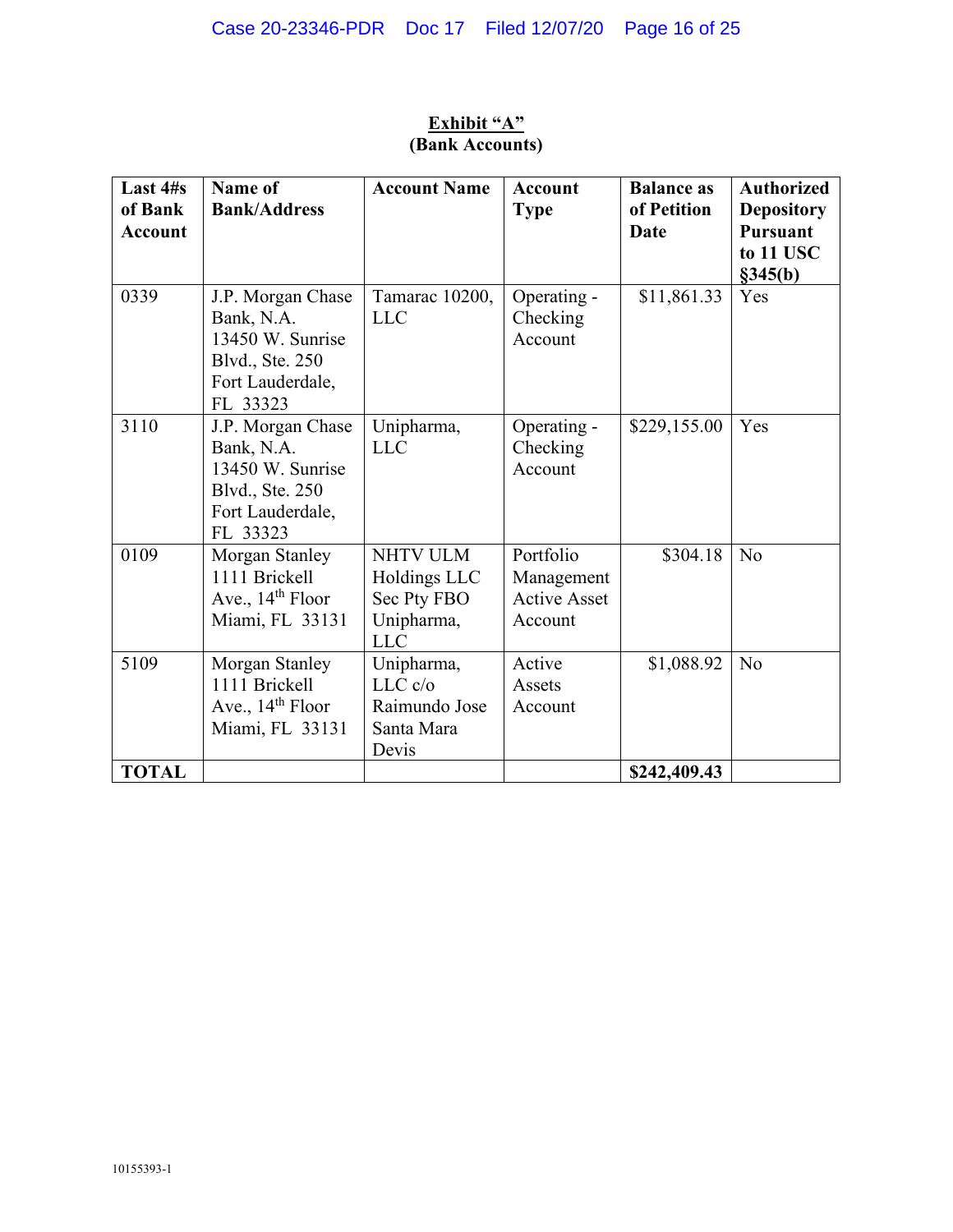Case 20-23346-PDR Doc 17 Filed 12/07/20 Page 17 of 25

# **EXHIBIT "B"**

**(Proposed Order)**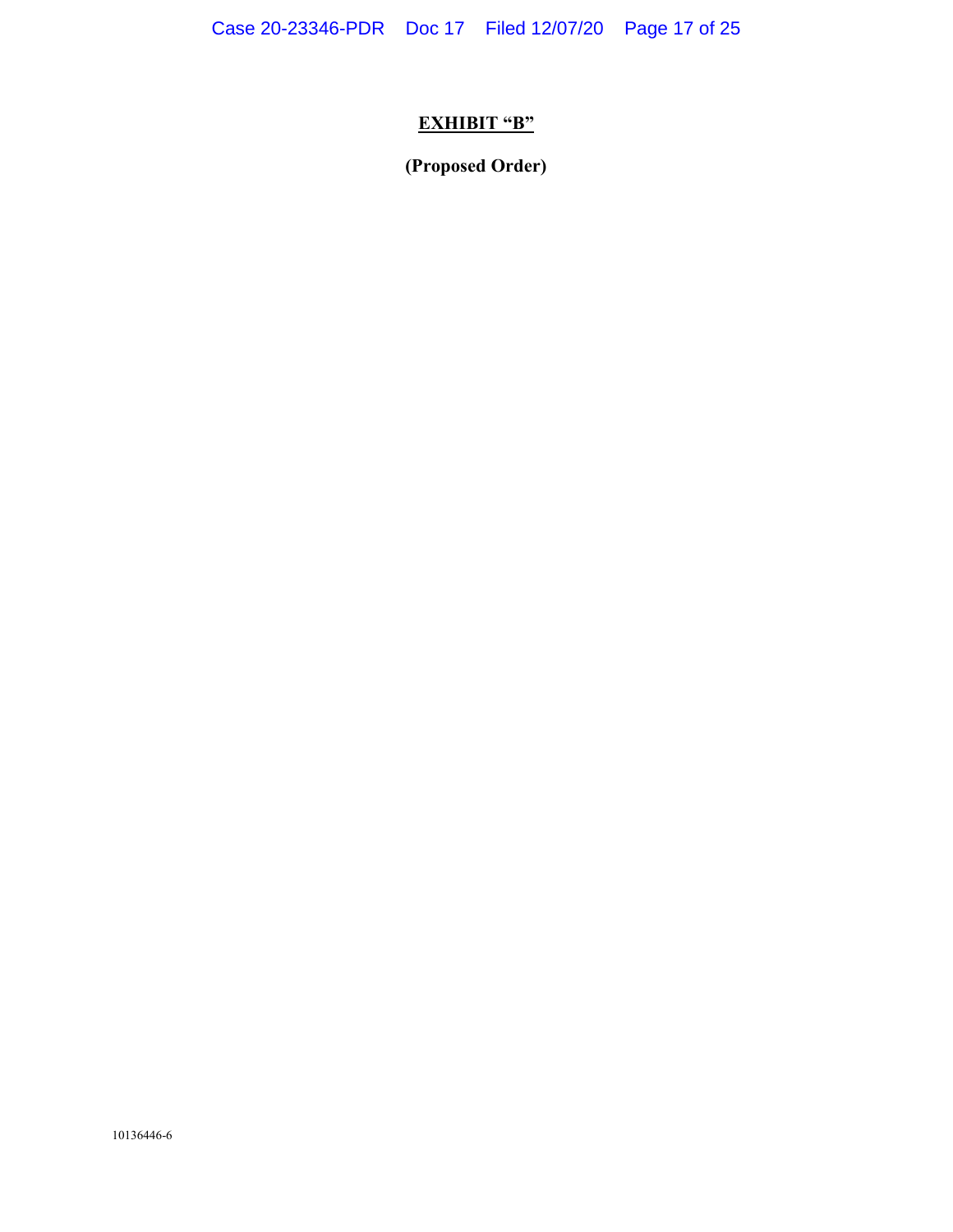# UNITED STATES BANKRUPTCY COURT SOUTHERN DISTRICT OF FLORIDA FORT LAUDERDALE DIVISION www.flsb.uscourts.gov

In re:

 $\overline{\phantom{a}}$ 

TAMARAC 10200, LLC and Case No. \_\_\_\_\_\_\_\_\_\_\_\_\_\_\_\_\_\_\_\_ UNIPHARMA, LLC, Case No.

 $Debtors<sup>1</sup>$ .

. Chapter 11 Cases (Joint Administration Pending)

# **INTERIM ORDER (A) AUTHORIZING THE DEBTORS (I) TO MAINTAIN BANK ACCOUNTS AND TO CONTINUE TO USE EXISTING BUSINESS FORMS AND CHECKS, (II) TO CONTINUE TO USE EXISTING CASH MANAGEMENT SYSTEM; AND (B) WAIVING CERTAIN INVESTMENT AND DEPOSIT GUIDELINES**

**THIS MATTER** came before the Court on the day of December, 2020 at

a.m./p.m. in Fort Lauderdale, Florida, upon the motion (the "Motion") [ECF No. ] filed by

the above-captioned debtors-in-possession (the "Debtors") for authority to maintain their existing

<sup>10136486-3</sup>  <sup>1</sup> The last four digits of each Debtor's federal tax identification number are Tamarac 10200, LLC (2050) and Unipharma, LLC (8962). The address of the Debtors is 10200 N.W. 67<sup>th</sup> Street, Tamarac, FL 33321.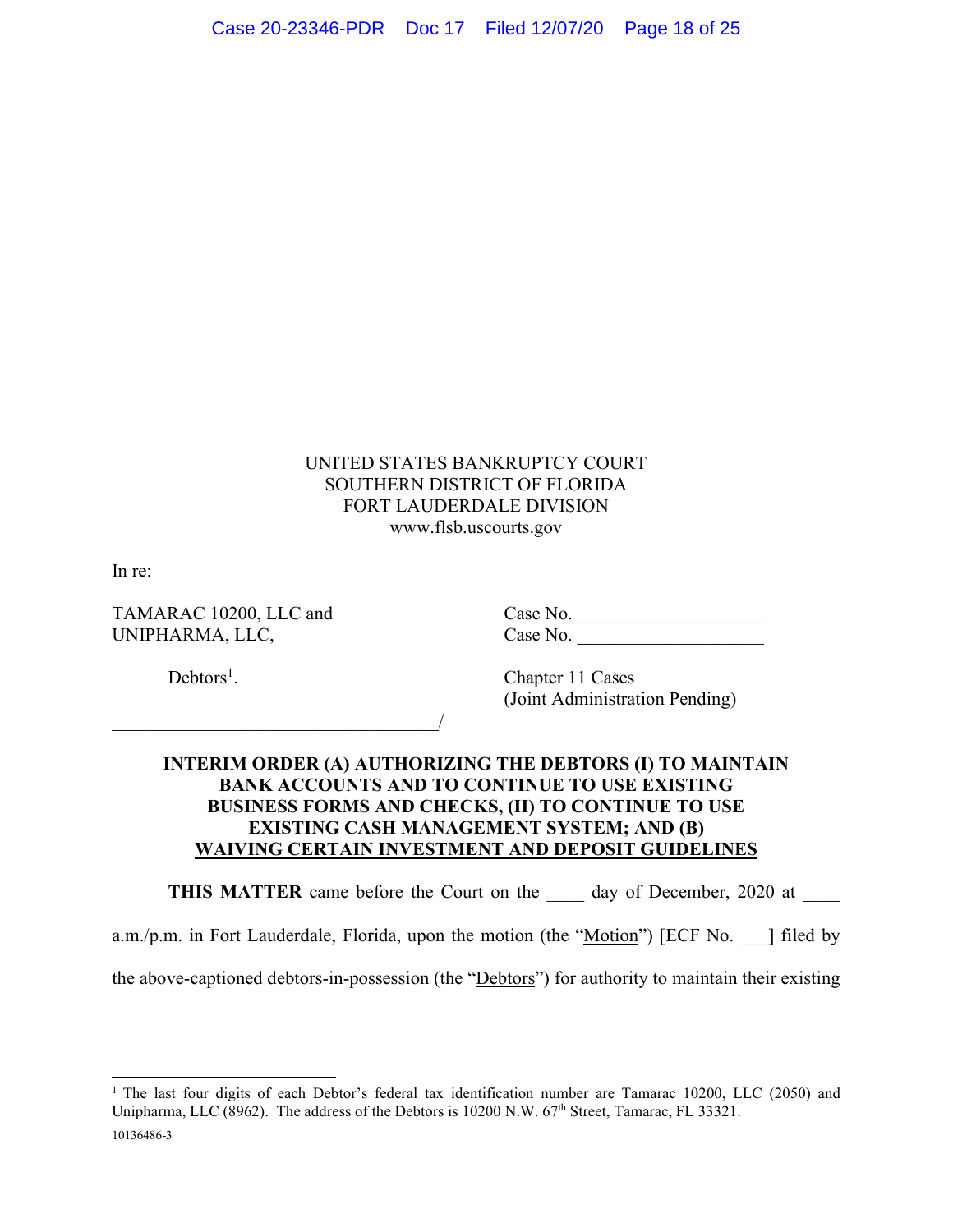## Case 20-23346-PDR Doc 17 Filed 12/07/20 Page 19 of 25

Bank Accounts<sup>2</sup> and to continue to use their existing Business Forms, checks and Cash Management System pursuant to sections 105(a), 363(c) and 345(b) of the Bankruptcy Code; and for a waiver of certain investment and deposit guidelines under section 345 of the Bankruptcy Code and the United States Trustee's Guidelines; the Court having reviewed the Motion and having heard the statements of counsel in support of the relief requested in the Motion at the hearing before the Court (the "Hearing"); the Court finding that: (a) the Court has jurisdiction over this matter pursuant to 28 U.S.C. §§ 157 and 1334; (b) venue is proper before this Court pursuant to 28 U.S.C. §§ 1408 and 1409; (c) this is a core proceeding pursuant to 28 U.S.C. § 157(b)(2); (d) notice of the Motion and the Hearing was sufficient under the circumstances; and (e) the legal and factual bases set forth in the Motion and at the Hearing establish just cause for the relief granted herein, it is

## **ORDERED THAT**:

1. The Motion is **GRANTED**, on an interim basis, effective as of the Petition Date.

2. The Debtors are authorized to maintain and use their existing Cash Management System, as more fully set forth in the Motion. In connection with the ongoing utilization of the Cash Management System, the Debtors shall continue to maintain strict records with respect to all transfers of cash so that all transactions (including intercompany transactions) may be readily ascertained, traced, recorded properly and distinguished between pre-petition and post-petition transactions.

3. The Debtors are authorized to maintain and use their existing Bank Accounts which are identified on the schedule attached as **Exhibit "A"** to the Motion (the "Bank

<sup>&</sup>lt;sup>2</sup> Capitalized terms used but not otherwise defined herein shall have the meanings ascribed to them in the Motion.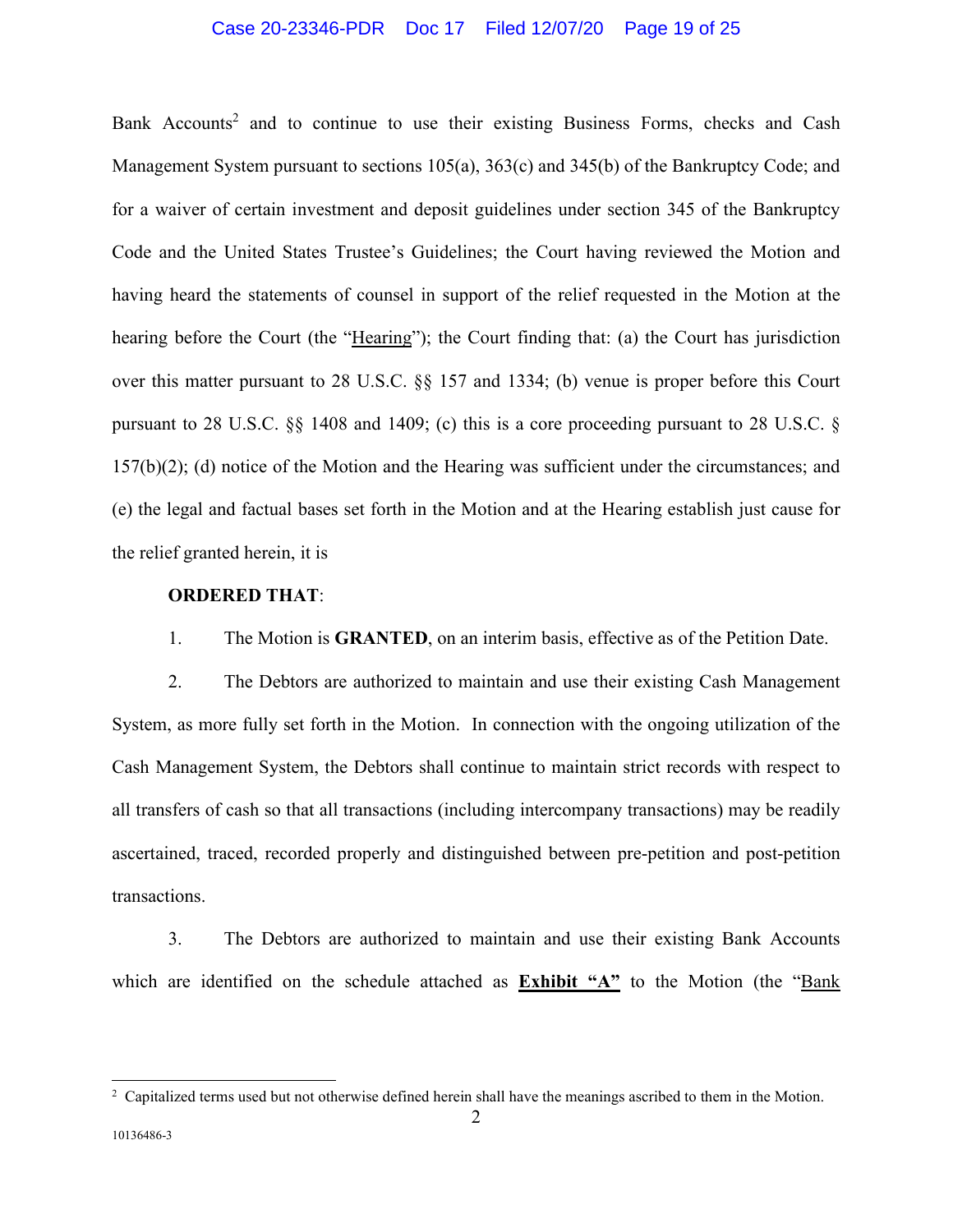#### Case 20-23346-PDR Doc 17 Filed 12/07/20 Page 20 of 25

Accounts") in the names and with the account numbers existing immediately prior to the Petition Date.

4. For purposes of this Interim Order, the requirements in the United States Trustee Guidelines (the "Guidelines") that the Debtors (i) close all existing Bank Accounts and open new debtor in possession ("DIP") bank accounts in certain financial institutions designated as authorized depositories by the U.S. Trustee, (ii) establish one DIP account for all estate monies required for the payment of taxes (including payroll taxes), (iii) maintain a separate DIP account for cash collateral, (iv) obtain checks for all DIP accounts that bear the designation, "debtor-inpossession," the bankruptcy case number, and the type of account, and (v) close their books and records as of the Petition Date and to open new books and records, are all excused pending a final hearing. The Debtors shall continue, pending such final hearing, to work with the Office of the United States Trustee for the Southern District of Florida to address the issues set forth herein, and otherwise comply with the Guidelines.

5. The Debtors shall retain the authority to close certain of their Bank Accounts and open new debtor-in-possession accounts, or otherwise make changes to their Cash Management System as they deem necessary to facilitate their chapter 11 cases and operations, or as may be necessary to comply with the requirements of any debtor-in-possession financing facility or cash collateral usage approved by this Court. In the event that the Debtors open or close any additional bank accounts, such opening or closing shall be timely indicated on the Debtors' monthly operating reports and/or notice of such opening or closing shall otherwise be timely provided to the Office of the United States Trustee for the Southern District of Florida and the DIP Lender, as defined in the DIP Financing Order (as defined below).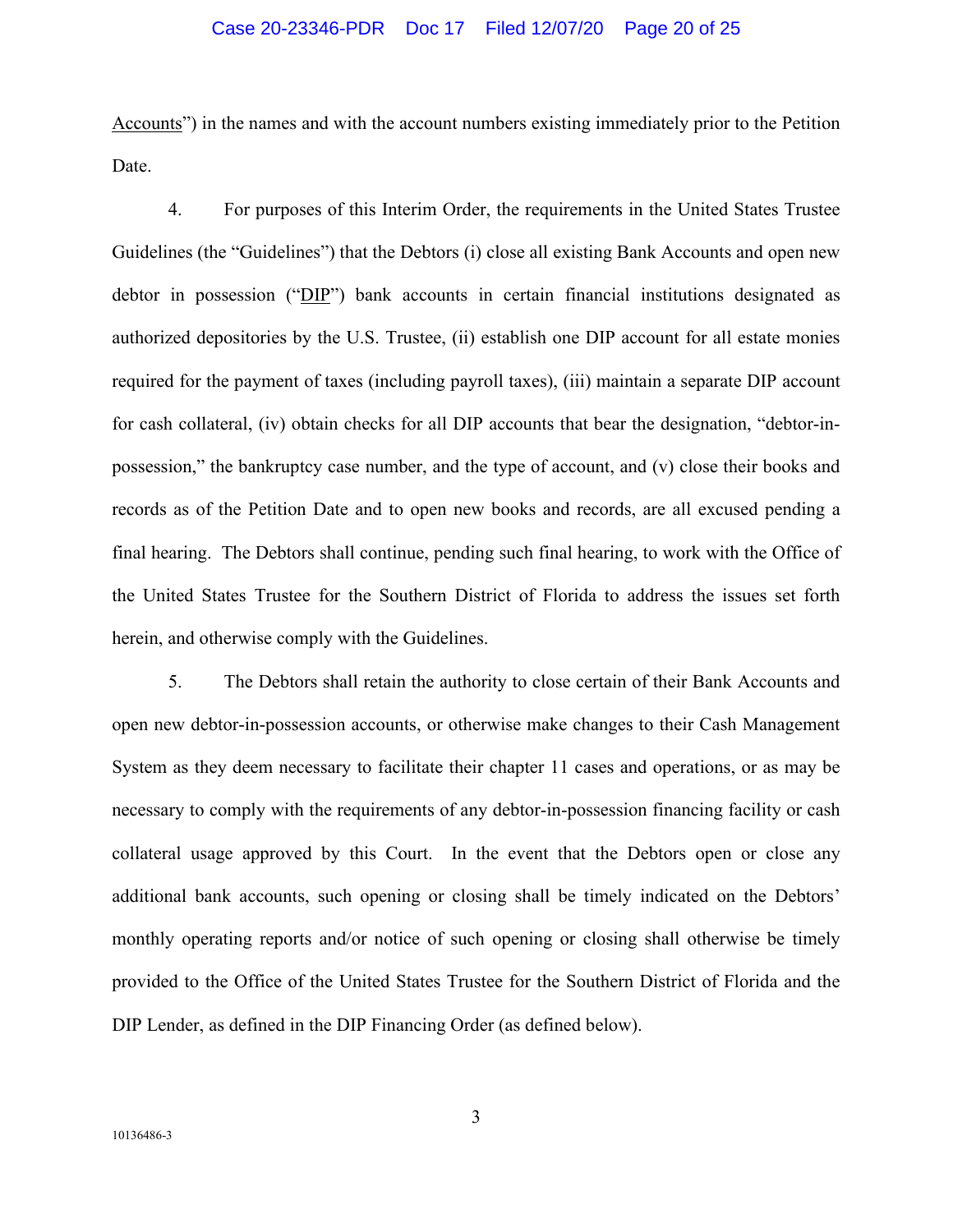#### Case 20-23346-PDR Doc 17 Filed 12/07/20 Page 21 of 25

6. The Debtors are authorized to deposit funds in and withdraw funds from their Bank Accounts by all usual means including, but not limited to, checks, wire transfers, automated clearinghouse transfers, electronic funds transfers and other debits and to treat the Bank Accounts for all purposes as debtor-in-possession accounts.

7. The Debtors are authorized to continue to use their preprinted checks, correspondence and Business Forms, including, but not limited to, purchase orders, letterhead, envelopes, promotional materials and other business forms, substantially in the forms existing immediately prior to the Petition Date, without reference to the Debtors' debtor-in-possession status; provided that the Debtors will add the "Debtor-in-Possession" designation to any new checks that they obtain or create post-petition.

8. The bank listed on **Exhibits "A"** to the Motion, and any and all other financial institutions receiving or transferring funds from or to the Debtors, are authorized and directed to cooperate with respect to the Debtors' efforts to maintain and use their Cash Management System and accounts.

9. Those certain existing deposit agreements between the Debtors and their existing depository and disbursement banks (including any deposit account control agreements) shall continue to govern the postpetition cash management relationship between the Debtors and such banks, and all of the provisions of such agreements.

10. The Debtors may, without further order of this Court, implement changes to the cash management systems and procedures in the ordinary course of business pursuant to terms of those certain existing deposit agreements, including, without limitation, the opening and closing of bank accounts, subject to the notice provisions of paragraph 5 of this Order.

4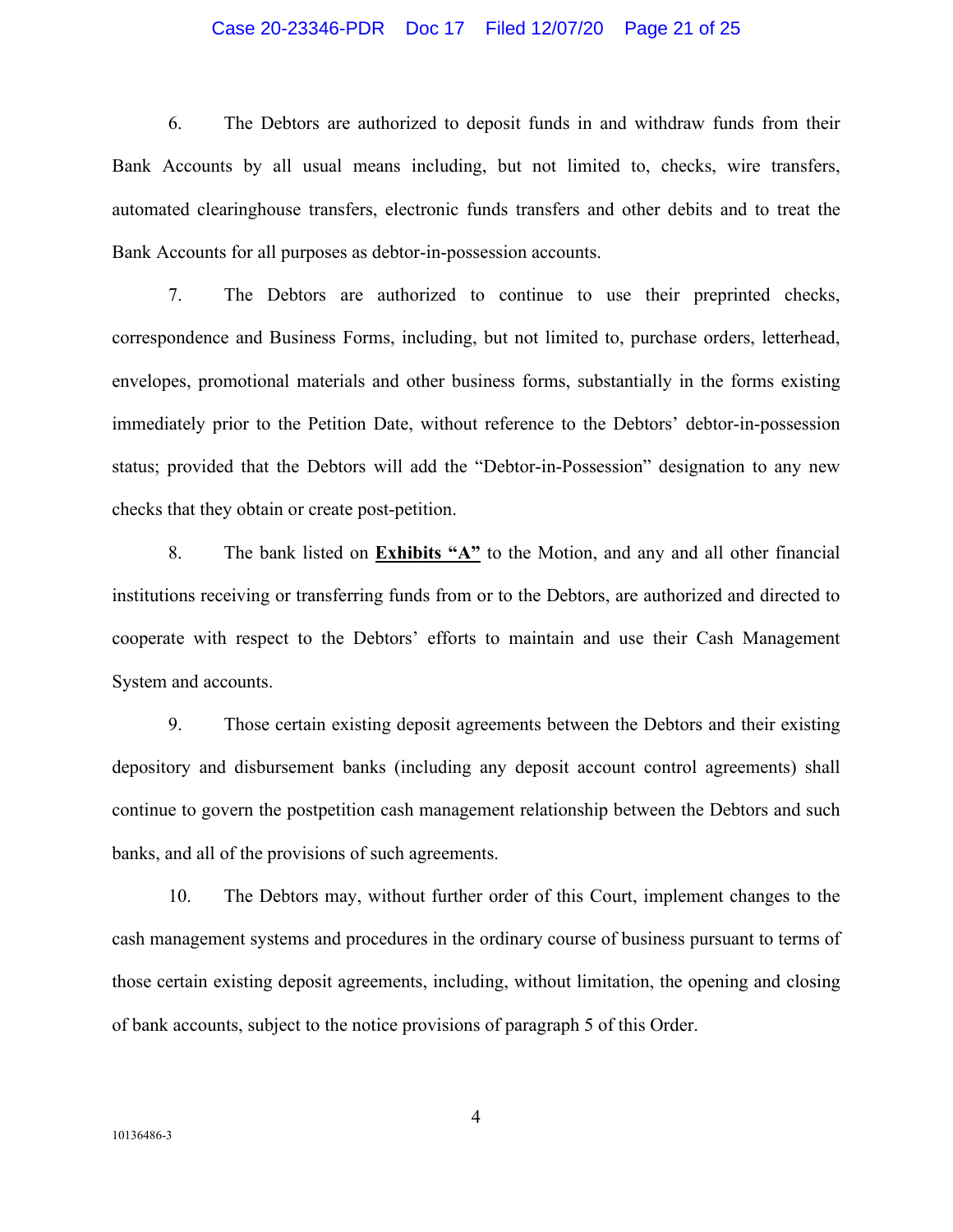#### Case 20-23346-PDR Doc 17 Filed 12/07/20 Page 22 of 25

11. In the course of providing cash management services to the Debtors, each of the banks that maintain the Bank Accounts is authorized, without further order of this Court, to deduct the applicable fees and expenses consistent with the charges and practices that existed prepetition and associated with the nature of the deposit and cash management services rendered to the Debtors, whether arising prepetition or postpetition, from the appropriate accounts of the Debtors, and further, to charge-back to the appropriate accounts of the Debtors any amounts resulting from returned checks or other returned items, including returned items that result from wire transfers, ACH transactions, or other electronic transfers of any kind, regardless of whether such items were deposited or transferred prepetition or postpetition and regardless of whether the returned items relate to prepetition or post-petition items or transfers. Except as explicitly provided herein or in orders of the Court governing or authorizing the Debtors' use of the Senior Secured Lender's cash collateral, subject to Section 553 of the Bankruptcy Code, the bank that maintains the Bank Accounts, and any and all other financial institutions receiving or transferring funds from or to the Debtors, are prohibited from offsetting, affecting, freezing or otherwise impeding the Debtors' use of any funds in the Bank Accounts on account of, or by reason of, any claim (as defined in section 101(5) of the Bankruptcy Code) of any such bank against the Debtors that arose before the Petition Date.

12. Each of the banks that maintain the Bank Accounts are authorized to debit the Debtors' accounts in the ordinary course and consistent with prepetition practices, and without further order of this Court on account of (i) all checks drawn on the Debtors' accounts which are cashed at such bank's counters or exchanged for cashier's checks by the payees thereof prior to the Petition Date; (ii) all checks or other items deposited in one of Debtors' accounts with such bank prior to the Petition Date which have been dishonored or returned unpaid for any reason,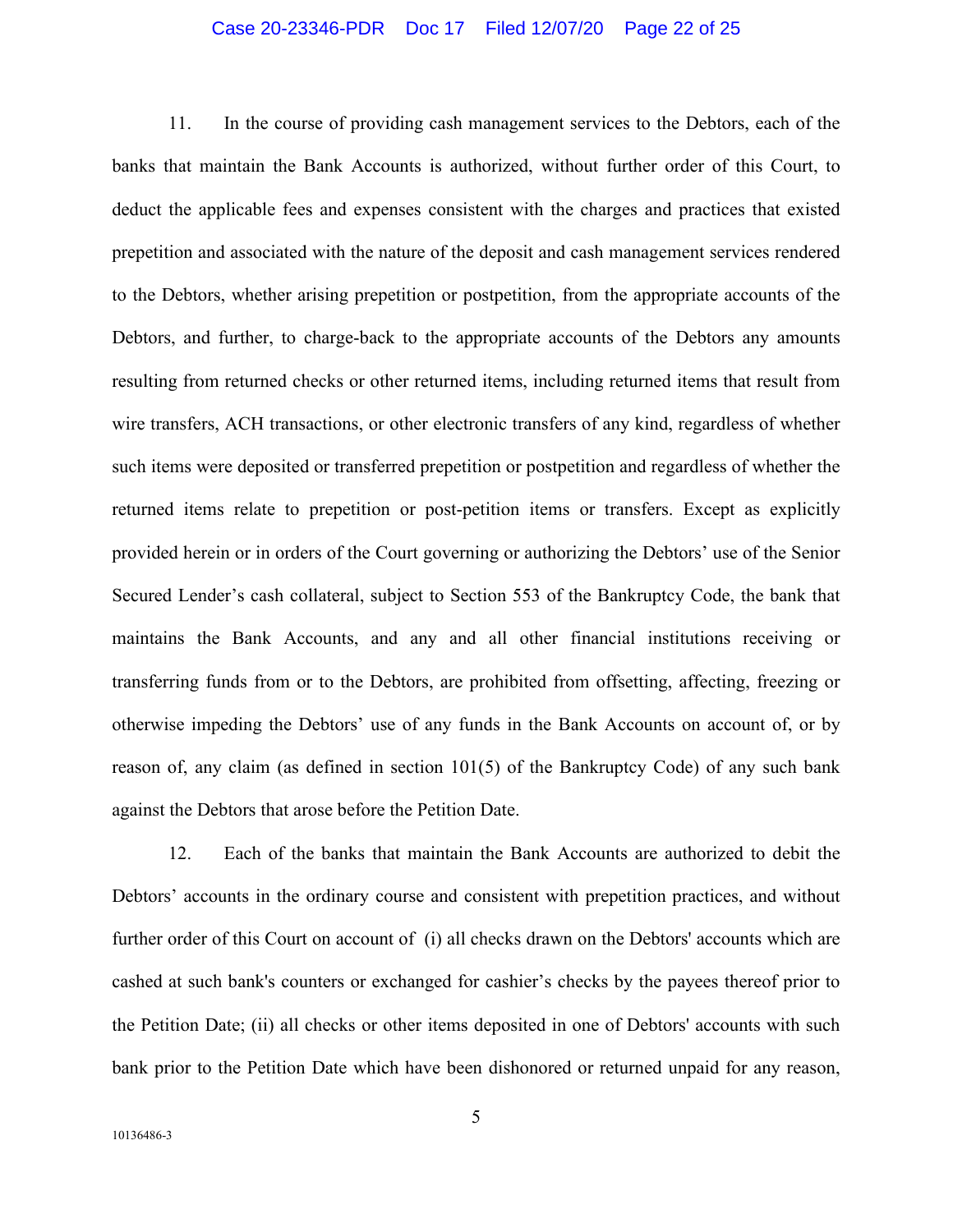#### Case 20-23346-PDR Doc 17 Filed 12/07/20 Page 23 of 25

together with any fees and costs in connection therewith, to the same extent the Debtors were responsible for such items prior to the Petition Date; (iii) all undisputed prepetition amounts outstanding as of the date hereof, if any, owed to any such bank as service charges for the maintenance of the cash management system; and (iv) all reversals, returns, refunds, and chargebacks of checks, deposited items, and other debits credited to Debtors' accounts after the Petition Date, regardless of the reason such item is returned or reversed (including, without limitation, for insufficient funds or a consumer's statutory right to reverse a charge).

13. The Debtors may, and do, authorize each bank, in their respective capacities as cash management service providers, consistent with prepetition practices, without the need for further order of this Court, to hold or otherwise set aside an amount of funds reasonably necessary to cover outstanding items and potential reversals, returns, refunds, or chargebacks of checks, deposited items, and other debits credited to Debtors' accounts and any fees and costs in connection therewith, and such bank may debit or setoff against such funds for any outstanding cash management liabilities owing to it in accordance with the existing deposit agreements and other cash management agreements between any Debtor and such bank, as applicable. All payments to such bank are authorized pursuant to this Paragraph 13 and all bank fees shall be accorded administrative expense status pursuant to section 503(b) of the Bankruptcy Code.

14. Any bank may rely upon the representations of the Debtors with respect to whether any check, draft, wire, or other transfer drawn or issued by the Debtors prior to the Petition Date should be honored pursuant to any order of this Court, and such bank shall not have any liability to any party for relying on such representations by the Debtors as provided for herein, and no bank that honors a prepetition check or other item drawn on any account that is the subject of this Order (a) at the direction of the Debtors, (b) in a good faith belief that this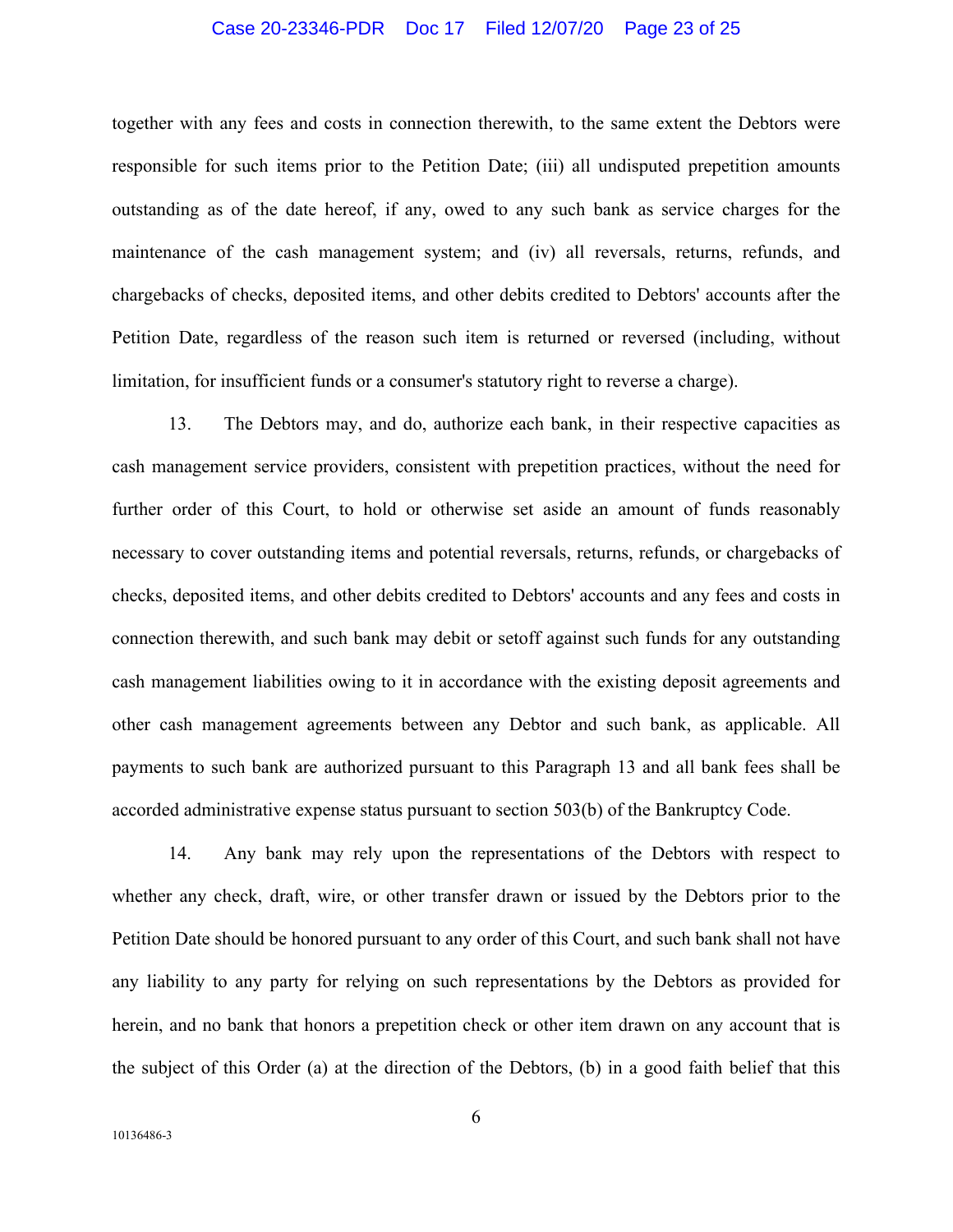#### Case 20-23346-PDR Doc 17 Filed 12/07/20 Page 24 of 25

Court has authorized such prepetition check or item to be honored, or (c) as a result of an innocent mistake made despite implementation of customary item handling procedures, shall be deemed to be nor shall be liable to the Debtors, their estates, or any other party on account of such prepetition check or other item being honored postpetition, or otherwise deemed to be in violation of this Order.

15. For purposes of this Interim Order, the Debtors are authorized to deposit funds in accordance with their established deposit practices in effect as of the commencement of these chapter 11 cases and, to the extent that such deposit practices are not consistent with the requirements of section 345(b) of the Bankruptcy Code or the Guidelines for chapter 11 cases, such requirements are waived, on an interim basis, until the final hearing, without prejudice to the Debtors' right to seek a further waiver.

16. Notwithstanding the relief granted in this Order, any payment made by the Debtors pursuant to the authority granted herein shall be subject to and in compliance with any interim or final order entered by the Court approving the Debtors' entry into any post-petition debtor in possession financing facility (the "DIP Financing Order"). To the extent that there is any inconsistency between the terms of this Order and the DIP Financing Order, the terms of the DIP Financing Order shall control.

17. The Court shall conduct a final hearing on the Motion on **.** 2020 at **a.m./p.m., United States Bankruptcy Court, United States Courthouse, 299 East Broward Boulevard, Courtroom , Fort Lauderdale, FL 33301.** 

18. The Court retains jurisdiction to hear and determine all matters arising from or relating to the interpretation or implementation of this Order.

# # #

7